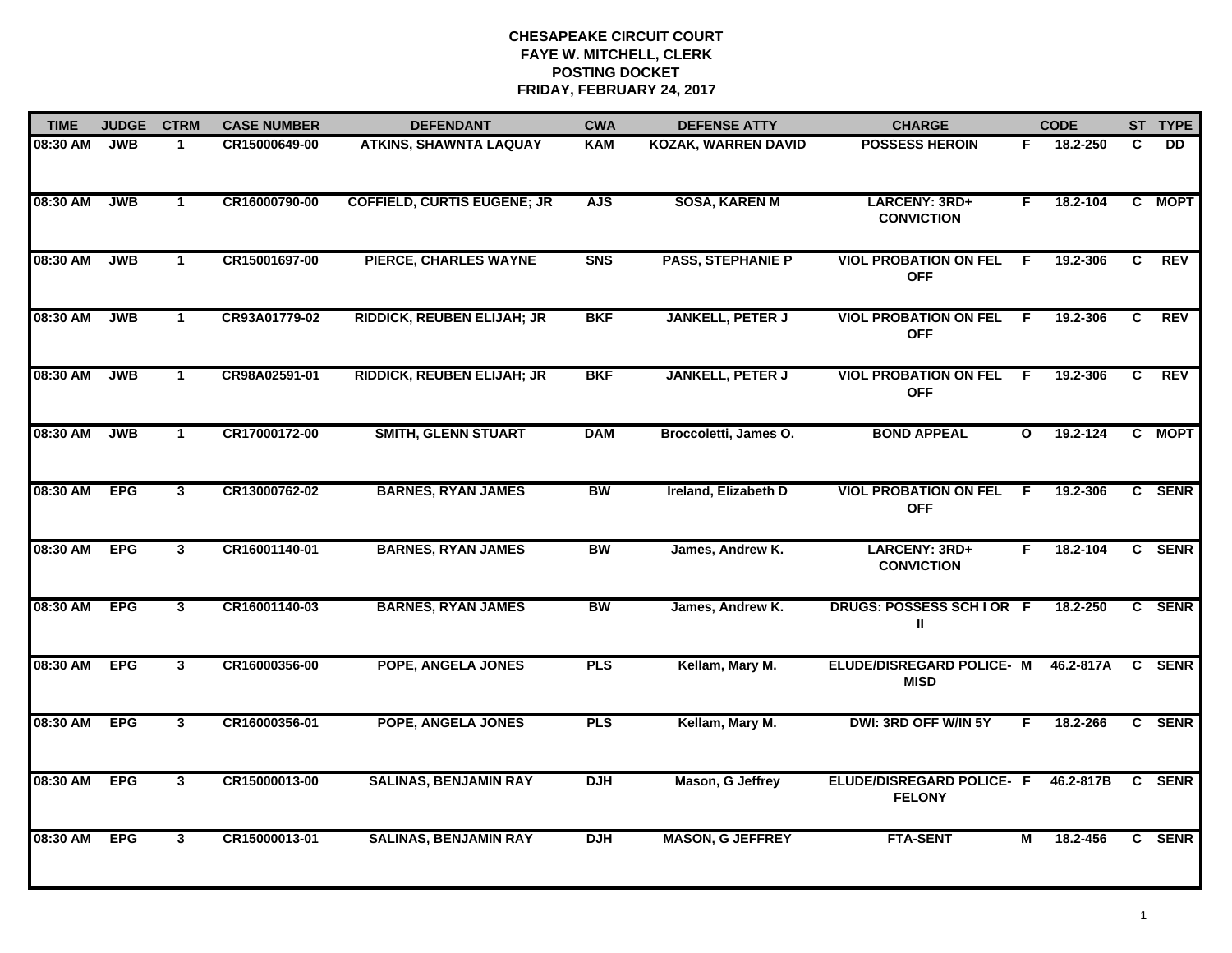| <b>TIME</b>  | <b>JUDGE</b> | <b>CTRM</b>             | <b>CASE NUMBER</b> | <b>DEFENDANT</b>                | <b>CWA</b> | <b>DEFENSE ATTY</b>       | <b>CHARGE</b>                                     |     | <b>CODE</b> |              | ST TYPE       |
|--------------|--------------|-------------------------|--------------------|---------------------------------|------------|---------------------------|---------------------------------------------------|-----|-------------|--------------|---------------|
| 08:30 AM     | <b>EPG</b>   | 3                       | CR01003140-01      | <b>WILSON, ANTONIO BERNARD</b>  | <b>DJH</b> | Black, Hugh E.; III       | <b>VIOL PROBATION ON FEL</b><br><b>OFF</b>        | - F | 19.2-306    | C.           | <b>REV</b>    |
| 08:30 AM     | <b>EPG</b>   | $\mathbf{3}$            | CR16000327-00      | <b>WILSON, ANTONIO BERNARD</b>  | <b>DJH</b> | <b>BLACK, HUGH E; III</b> | DRUGS: POSSESS SCH I OR F<br>Ш                    |     | 18.2-250    |              | C SENR        |
| 08:30 AM     | <b>EPG</b>   | $\overline{3}$          | CR16000327-02      | <b>WILSON, ANTONIO BERNARD</b>  | <b>DJH</b> | <b>BLACK, HUGH E; III</b> | <b>MANUF/DISTRB SCH I/ II 2ND F</b><br><b>OFF</b> |     | 18.2-248    |              | C SENR        |
| 08:30 AM     | <b>TSW</b>   | 4                       | CR07000668-01      | <b>ALLEN, JOHN PAUL</b>         | <b>DAW</b> |                           | <b>VIOL PROBATION ON FEL</b><br><b>OFF</b>        | -F  | 19.2-306    | C.           | <b>REV</b>    |
| 08:30 AM     | <b>TSW</b>   | 4                       | CR13001118-01      | <b>CARSON, FAY LEROY; JR</b>    | <b>ABD</b> | <b>BURYN, WILLIAM</b>     | <b>VIOL PROBATION ON FEL</b><br><b>OFF</b>        | E   | 19.2-306    | C            | <b>REV</b>    |
| 08:30 AM TSW |              | $\overline{\mathbf{4}}$ | CR14001806-00      | <b>FERGUSON, TRAVIS DAVID</b>   | <b>ABD</b> | <b>GLASS, DALTON</b>      | ASSAULT & BATTERY-FAM M<br><b>MEMBER</b>          |     | 18.2-57.2   | в            | UA            |
| 08:30 AM     | TSW          | $\overline{\mathbf{4}}$ | CR14000071-01      | <b>MOSBY, REGINALD DEON; JR</b> | <b>AHM</b> | <b>FRAZIER, REGINALD</b>  | VIOL GOOD BEHAV ON FEL F<br><b>OFF</b>            |     | 19.2-306    | $\mathbf{o}$ | <b>UA</b>     |
| 08:30 AM     | <b>TSW</b>   | 4                       | CR15001028-01      | PEREZ, MATTHEW GRAHAM BYRUM     | <b>ABD</b> | <b>ALOUPAS, CARMELOU</b>  | <b>VIOL PROBATION ON FEL</b><br><b>OFF</b>        | - F | 19.2-306    | C            | REV           |
| 08:30 AM     | <b>FBL</b>   | 5                       | CR16000459-03      | <b>COOPER, JAMES MICHAEL</b>    | <b>JAF</b> | <b>DAVIS, RICHARD</b>     | <b>VIOL PROBATION OF MISD</b><br><b>OFF</b>       | M   | 19.2-306    | C.           | <b>REV</b>    |
| 08:30 AM     | <b>FBL</b>   | 5                       | CR16000459-04      | <b>COOPER, JAMES MICHAEL</b>    | <b>JAF</b> | <b>DAVIS, RICHARD</b>     | <b>VIOL PROBATION ON FEL</b><br><b>OFF</b>        | E   | 19.2-306    | C            | <b>REV</b>    |
| 08:30 AM     | <b>FBL</b>   | 5                       | CR16001844-00      | <b>JOHNSON, LISA DENISE</b>     | <b>JAF</b> | <b>WENTWORTH, RACHEL</b>  | <b>FORGE PUBLIC RECORD</b>                        | F.  | 18.2-168    |              | C SENR        |
| 08:30 AM     | <b>FBL</b>   | 5                       | CR16000794-00      | <b>KINGSLEY, FRANK ROBERT</b>   | <b>AHM</b> | <b>JANKELL, P</b>         | LARCENY: 3RD+<br><b>CONVICTION</b>                | F.  | 18.2-104    |              | <b>B</b> SENR |
| 08:30 AM     | <b>FBL</b>   | 5                       | CR12001698-01      | <b>SPRUILL, MICHAEL ANTHONY</b> | <b>JAF</b> | Gilchrist, Kurt A         | <b>VIOL PROBATION ON FEL</b><br><b>OFF</b>        | -F  | 19.2-306    | C.           | REV           |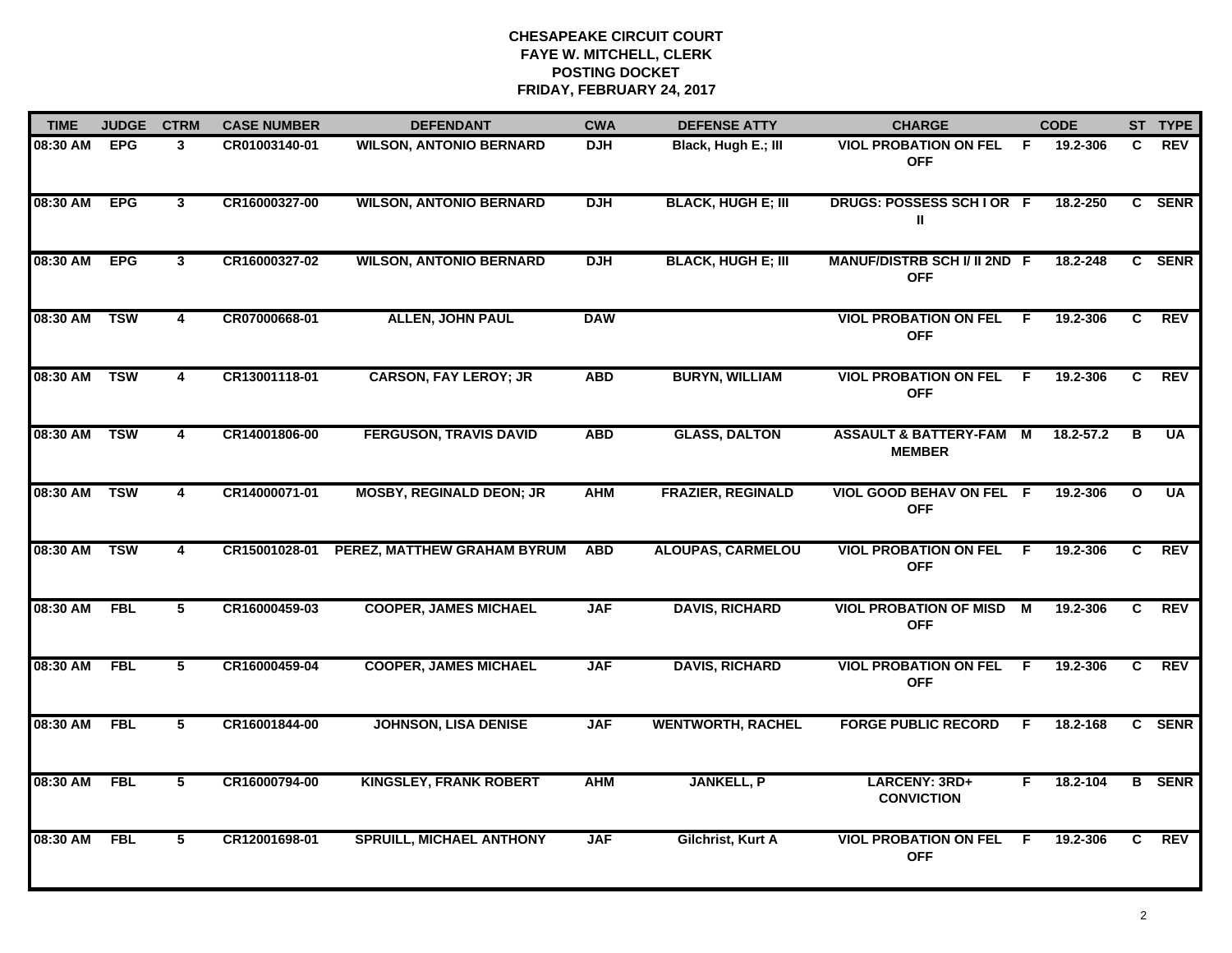| <b>TIME</b>   | <b>JUDGE</b> | <b>CTRM</b>  | <b>CASE NUMBER</b> | <b>DEFENDANT</b>                 | <b>CWA</b> | <b>DEFENSE ATTY</b>       | <b>CHARGE</b>                              |                | <b>CODE</b> |                | ST TYPE       |
|---------------|--------------|--------------|--------------------|----------------------------------|------------|---------------------------|--------------------------------------------|----------------|-------------|----------------|---------------|
| 08:30 AM      | <b>FBL</b>   | 5            | CR16001129-00      | <b>SPRUILL, MICHAEL ANTHONY</b>  | <b>JAF</b> | <b>HOLDER, W JOSHUA</b>   | <b>CONCEALMENT</b>                         | М              | 18.2-103    |                | C SENR        |
| 08:30 AM      | <b>FBL</b>   | 5            | CR16001129-01      | <b>SPRUILL, MICHAEL ANTHONY</b>  | <b>JAF</b> | <b>HOLDER, W JOSHUA</b>   | CONCEALMENT-CONSPIRE M                     |                | 18.2-103    |                | C SENR        |
| 08:30 AM      | <b>FBL</b>   | 5            | CR92001742-01      | <b>WILLIAMS, TED</b>             | <b>JAF</b> | <b>DAVIS, RICHARD</b>     | <b>VIOL PROBATION ON FEL</b><br><b>OFF</b> | -F             | 19.2-306    | C.             | <b>REV</b>    |
| 08:30 AM      | <b>FBL</b>   | 5            | CR15000998-00      | <b>WILSON, SHANIQUA CIERRA</b>   | <b>JAF</b> | <b>BLACK, HUGH E; III</b> | <b>GRAND LARCENY</b>                       | F              | $18.2 - 95$ |                | <b>B</b> SENR |
| 08:30 AM MATA |              | 6            | CR11002604-02      | <b>LANGHORNE, THOMAS MULLOY</b>  | <b>AEP</b> | Gilchrist, Kurt A         | <b>VIOL PROBATION ON FEL</b><br><b>OFF</b> | E              | 19.2-306    | C              | <b>REV</b>    |
| 08:30 AM MATA |              | 6            | CR11002604-03      | <b>LANGHORNE, THOMAS MULLOY</b>  | <b>AEP</b> | Gilchrist, Kurt A         | <b>VIOL PROBATION ON FEL</b><br><b>OFF</b> | - F            | 19.2-306    | $\mathbf{c}$   | <b>REV</b>    |
| 08:30 AM      | <b>RDS</b>   | 6            | CR06A01723-01      | <b>HARRELL, JOHNNY DAMON; SR</b> | <b>PLS</b> | <b>G, JEFFREY MASON</b>   | <b>VIOL PROBATION ON FEL</b><br><b>OFF</b> | $\overline{F}$ | 19.2-306    | $\overline{c}$ | REV           |
| 08:30 AM      | <b>RDS</b>   | 6            | CR12001851-01      | HARRELL, JOHNNY DAMON; SR        | <b>PLS</b> | <b>G, JEFFREY MASON</b>   | <b>VIOL PROBATION ON FEL</b><br><b>OFF</b> | -F             | 19.2-306    | C              | REV           |
| 08:30 AM      | <b>RDS</b>   | 6            | CR08003411-01      | <b>TURNER, JAY LORELL</b>        | <b>AMF</b> | <b>SHANNON, KRISTEN</b>   | <b>VIOL PROBATION ON FEL</b><br><b>OFF</b> | F.             | 19.2-306    | C.             | <b>REV</b>    |
| 08:30 AM      | <b>RDS</b>   | 6            | CR15002252-00      | <b>TURNER, JAY LORELL</b>        | <b>AMF</b> | <b>HOLDER, WM JOSHUA</b>  | <b>ROBBERY</b>                             | F              | $18.2 - 58$ |                | C MENT        |
| 08:30 AM      | <b>RDS</b>   | 6            | CR15002252-01      | <b>TURNER, JAY LORELL</b>        | <b>AMF</b> | <b>HOLDER, WM JOSHUA</b>  | <b>ABDUCTION</b>                           | F.             | 18.2-47     |                | C MENT        |
| 09:30 AM      | <b>RDS</b>   | $\mathbf{2}$ | CR13002131-05      | <b>BROWN, DARRIUS MARQUIS</b>    |            |                           | MISD VIOL COMMUN BASE M<br><b>PRBATION</b> |                | 19.2-303.3  |                | C ADAT        |
| 09:30 AM      | <b>RDS</b>   | $\mathbf{2}$ | CR04003110-01      | <b>FORD, JERRY FRANKLIN; JR</b>  |            |                           | <b>VIOL PROBATION ON FEL</b><br><b>OFF</b> | -F             | 19.2-306    |                | C ADAT        |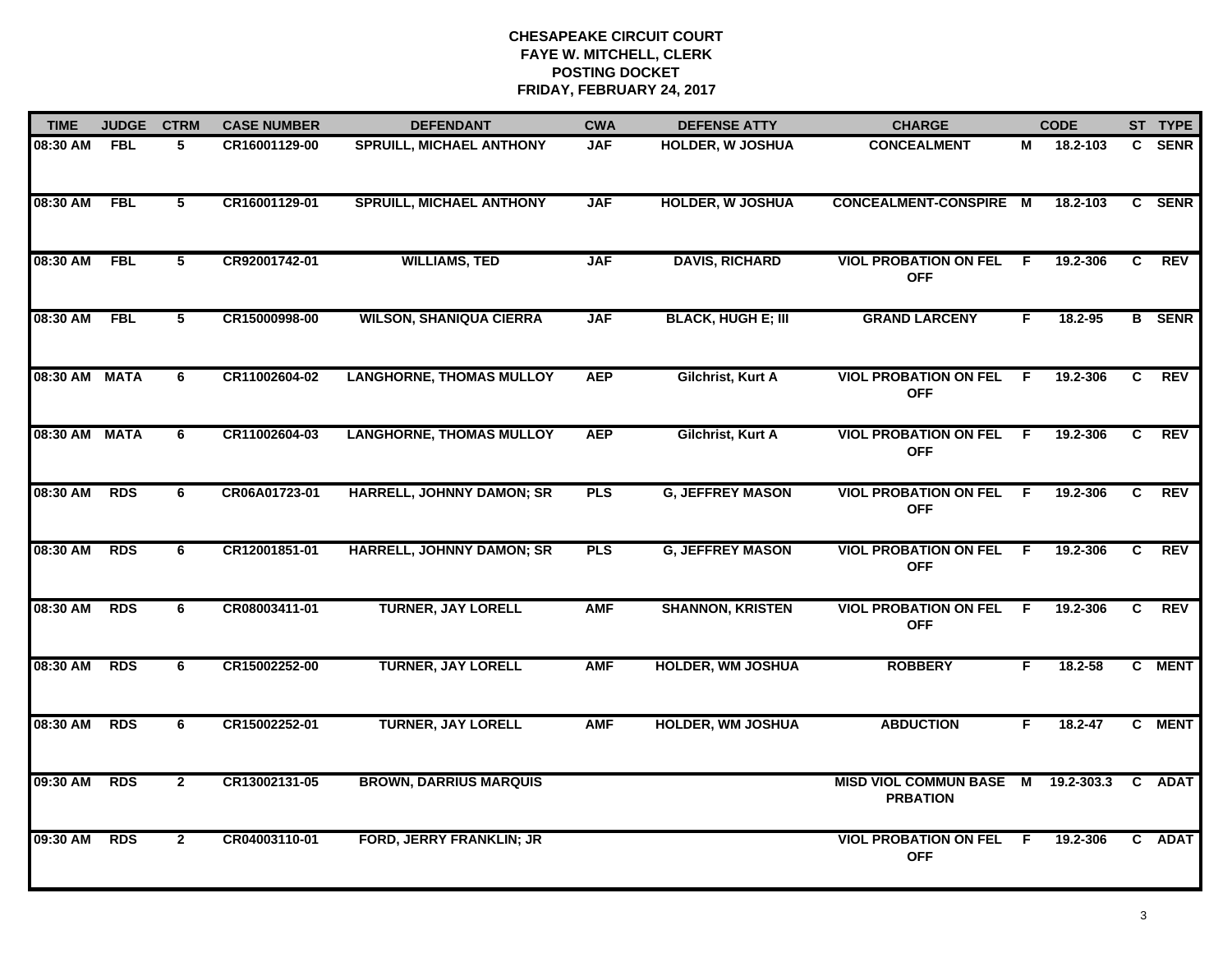| <b>TIME</b>  | <b>JUDGE</b> | <b>CTRM</b>    | <b>CASE NUMBER</b> | <b>DEFENDANT</b>                | <b>CWA</b> | <b>DEFENSE ATTY</b>      | <b>CHARGE</b>                                     |     | <b>CODE</b>  | ST TYPE |
|--------------|--------------|----------------|--------------------|---------------------------------|------------|--------------------------|---------------------------------------------------|-----|--------------|---------|
| 09:30 AM     | <b>RDS</b>   | $\mathbf{2}$   | CR06003803-01      | FORD, JERRY FRANKLIN; JR        |            |                          | <b>VIOL PROBATION ON FEL</b><br><b>OFF</b>        | - F | 19.2-306     | C ADAT  |
| 09:30 AM RDS |              | $\mathbf{2}$   | CR14000091-02      | <b>FORD, JERRY FRANKLIN; JR</b> |            |                          | <b>VIOL PROBATION ON FEL F</b><br><b>OFF</b>      |     | 19.2-306     | C ADAT  |
| 09:30 AM RDS |              | $\overline{2}$ | CR12001282-01      | HAYSLETT, ANTONIO DAUNTE        |            |                          | <b>VIOL PROBATION ON FEL F</b><br><b>OFF</b>      |     | 19.2-306     | C ADAT  |
| 09:30 AM     | <b>RDS</b>   | $\mathbf{2}$   | CR16001084-01      | <b>HOLLOWAY, TROY LEE; JR</b>   |            |                          | <b>VIOL: SUSP SENT ON MISD M</b><br><b>OFF</b>    |     | 19.2-306     | C ADAT  |
| 09:30 AM     | <b>RDS</b>   | $\mathbf{2}$   | CR10001177-06      | <b>LEWIS, JUSTIN ROBERT</b>     | <b>MLK</b> | <b>PASS, STEPHANIE P</b> | <b>VIOL PROBATION ON FEL F</b><br><b>OFF</b>      |     | 19.2-306     | C ADAT  |
| 09:30 AM     | <b>RDS</b>   | $\mathbf{2}$   | CR10001177-07      | <b>LEWIS, JUSTIN ROBERT</b>     | <b>MLK</b> | <b>PASS, STEPHANIE</b>   | <b>VIOL PROBATION ON FEL</b><br><b>OFF</b>        | - F | 19.2-306     | C ADAT  |
| 09:30 AM     | <b>RDS</b>   | $\mathbf{2}$   | CR10001177-08      | <b>LEWIS, JUSTIN ROBERT</b>     | <b>MLK</b> |                          | <b>FTA-BOND REVIEW</b>                            | М   | 18.2-456     | C ADAT  |
| 09:30 AM     | <b>RDS</b>   | $\mathbf{2}$   | CR10001177-09      | <b>LEWIS, JUSTIN ROBERT</b>     |            |                          | <b>FTA-FOR PV HEARING</b>                         | М   | 18.2-456     | C ADAT  |
| 09:30 AM     | <b>RDS</b>   | $\mathbf{2}$   | CR17000103-00      | <b>MILLING, RICHARD JASON</b>   | <b>DAW</b> |                          | UNLAWFULLY OBTAIN DMV F<br><b>DOCS</b>            |     | 46.2-105.2   | C ADAT  |
| 09:30 AM RDS |              | $\mathbf{2}$   | CR17000103-01      | <b>MILLING, RICHARD JASON</b>   | <b>DAW</b> |                          | <b>UNLAW POSSESS DMV</b><br><b>DOCS</b>           |     | M 46.2-105.1 | C ADAT  |
| 09:30 AM     | <b>RDS</b>   | $\mathbf{2}$   | CR13000137-06      | <b>PAIGE, SHAWN PATRICK</b>     |            |                          | <b>VIOL: SUSP SENT ON FEL F</b><br><b>OFFENSE</b> |     | 19.2-306     | C ADAT  |
| 09:30 AM     | <b>RDS</b>   | $\overline{2}$ | CR13000137-07      | <b>PAIGE, SHAWN PATRICK</b>     |            |                          | <b>VIOL: SUSP SENT ON FEL</b><br><b>OFFENSE</b>   | F.  | 19.2-306     | C ADAT  |
| 09:30 AM     | <b>RDS</b>   | $\mathbf{2}$   | CR13000137-08      | <b>PAIGE, SHAWN PATRICK</b>     |            |                          | <b>VIOL: SUSP SENT ON FEL</b><br><b>OFFENSE</b>   | - F | 19.2-306     | C ADAT  |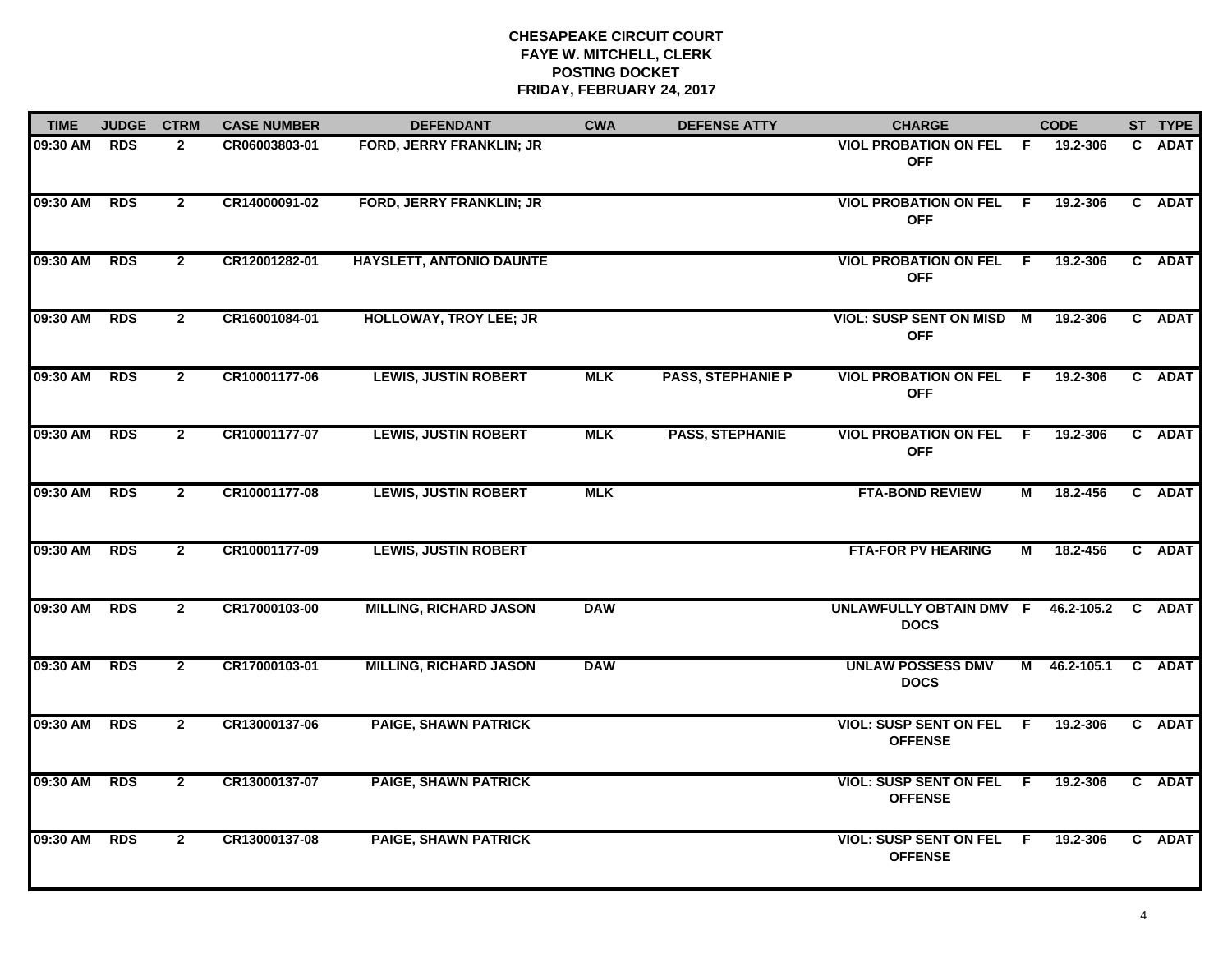| <b>TIME</b> | <b>JUDGE</b> | <b>CTRM</b>          | <b>CASE NUMBER</b> | <b>DEFENDANT</b>               | <b>CWA</b> | <b>DEFENSE ATTY</b>      | <b>CHARGE</b>                                    |     | <b>CODE</b>          |                | ST TYPE       |
|-------------|--------------|----------------------|--------------------|--------------------------------|------------|--------------------------|--------------------------------------------------|-----|----------------------|----------------|---------------|
| 09:30 AM    | <b>RDS</b>   | $\overline{2}$       | CR14001276-02      | <b>WRIGHT, JUSTIN LEE</b>      |            |                          | <b>VIOL PROBATION ON FEL</b><br><b>OFF</b>       | F.  | 19.2-306             | C.             | <b>ADAT</b>   |
| 10:00 AM    | <b>JWB</b>   | $\mathbf{1}$         | CR16000529-00      | <b>NIXON, JOHN MELEEK</b>      | <b>JAF</b> | <b>HOLDER, WM JOSHUA</b> | <b>GRAND LARCENY</b>                             | F.  | 18.2-95              |                | <b>B</b> TRYL |
| 10:00 AM    | <b>JWB</b>   | $\mathbf{1}$         | CR16000529-01      | <b>NIXON, JOHN MELEEK</b>      | <b>JAF</b> | <b>HOLDER, WM JOSHUA</b> | <b>CONSPIRE TO COMMIT GL</b>                     | - F | 18.2-23              |                | <b>B</b> TRYL |
| 10:00 AM    | <b>JWB</b>   | $\blacktriangleleft$ | CR16000529-02      | <b>NIXON, JOHN MELEEK</b>      | <b>JAF</b> | <b>HOLDER, WM JOSHUA</b> | <b>STOLEN PROPERTY</b><br><b>W/INTENT SELL</b>   |     | F 18.2-108.01 B TRYL |                |               |
| 10:00 AM    | <b>JWB</b>   | $\mathbf{1}$         | CR16000529-03      | <b>NIXON, JOHN MELEEK</b>      | <b>JAF</b> | <b>HOLDER, WM JOSHUA</b> | <b>STOLEN PROPERTY</b><br><b>W/INTENT SELL</b>   |     | $F$ 18.2-108.01      |                | <b>B</b> TRYL |
| 10:00 AM    | <b>JWB</b>   | $\mathbf{1}$         | CR16000529-04      | <b>NIXON, JOHN MELEEK</b>      | <b>JAF</b> | <b>HOLDER, WM JOSHUA</b> | <b>GRAND LARCENY</b>                             | F.  | 18.2-95              |                | <b>B</b> TRYL |
| 10:00 AM    | <b>JWB</b>   | $\mathbf{1}$         | CR16000529-05      | <b>NIXON, JOHN MELEEK</b>      | <b>JAF</b> | <b>HOLDER, WM JOSHUA</b> | <b>CONSPIRE COMMIT GRAND F</b><br><b>LARCENY</b> |     | $18.2 - 23$          |                | <b>B</b> TRYL |
| 10:00 AM    | <b>JWB</b>   | $\mathbf{1}$         | CR16000529-06      | <b>NIXON, JOHN MELEEK</b>      | <b>JAF</b> | <b>HOLDER, WM JOSHUA</b> | <b>CONSPIRECOMMIT GRAND F</b><br><b>LARCENY</b>  |     | 18.2-23              |                | <b>B</b> TRYL |
| 10:00 AM    | <b>JWB</b>   | $\mathbf{1}$         | CR16000529-07      | <b>NIXON, JOHN MELEEK</b>      | <b>JAF</b> | <b>HOLDER, WM JOSHUA</b> | <b>GRAND LARCENY</b>                             | F   | $18.2 - 95$          |                | <b>B</b> TRYL |
| 10:00 AM    | <b>JWB</b>   | $\mathbf{1}$         | CR16000529-08      | <b>NIXON, JOHN MELEEK</b>      | <b>JAF</b> | <b>HOLDER, WM JOSHUA</b> | <b>STOLEN PROPERTY</b><br><b>W/INTENT SELL</b>   |     | F 18.2-108.01        |                | <b>B</b> TRYL |
| 10:00 AM    | <b>JWB</b>   | $\mathbf{1}$         | CR16001330-00      | <b>RHOADES, LAQUISHA VADAY</b> | <b>JAF</b> | <b>MUSSONI, ERIK</b>     | <b>SHOPLIFTING</b>                               | F.  | 18.2-103             |                | <b>B</b> TRYL |
| 10:00 AM    | <b>JWB</b>   | $\mathbf{1}$         | CR16001330-01      | RHOADES, LAQUISHA VADAY        | <b>JAF</b> | <b>PASS, STEPHANIE</b>   | <b>CONTEMPT - FTA TRIAL</b>                      | М   | 18.2-456             | $\overline{B}$ | <b>CAP</b>    |
| 10:00 AM    | <b>JWB</b>   | $\mathbf{1}$         | CR17000084-00      | <b>SALMON, SEAN BRADLEY</b>    | <b>JAF</b> | <b>OLIVER, FLOYD</b>     | <b>GRAND LARCENY</b>                             | F   | 18.2-95              |                | C TRYL        |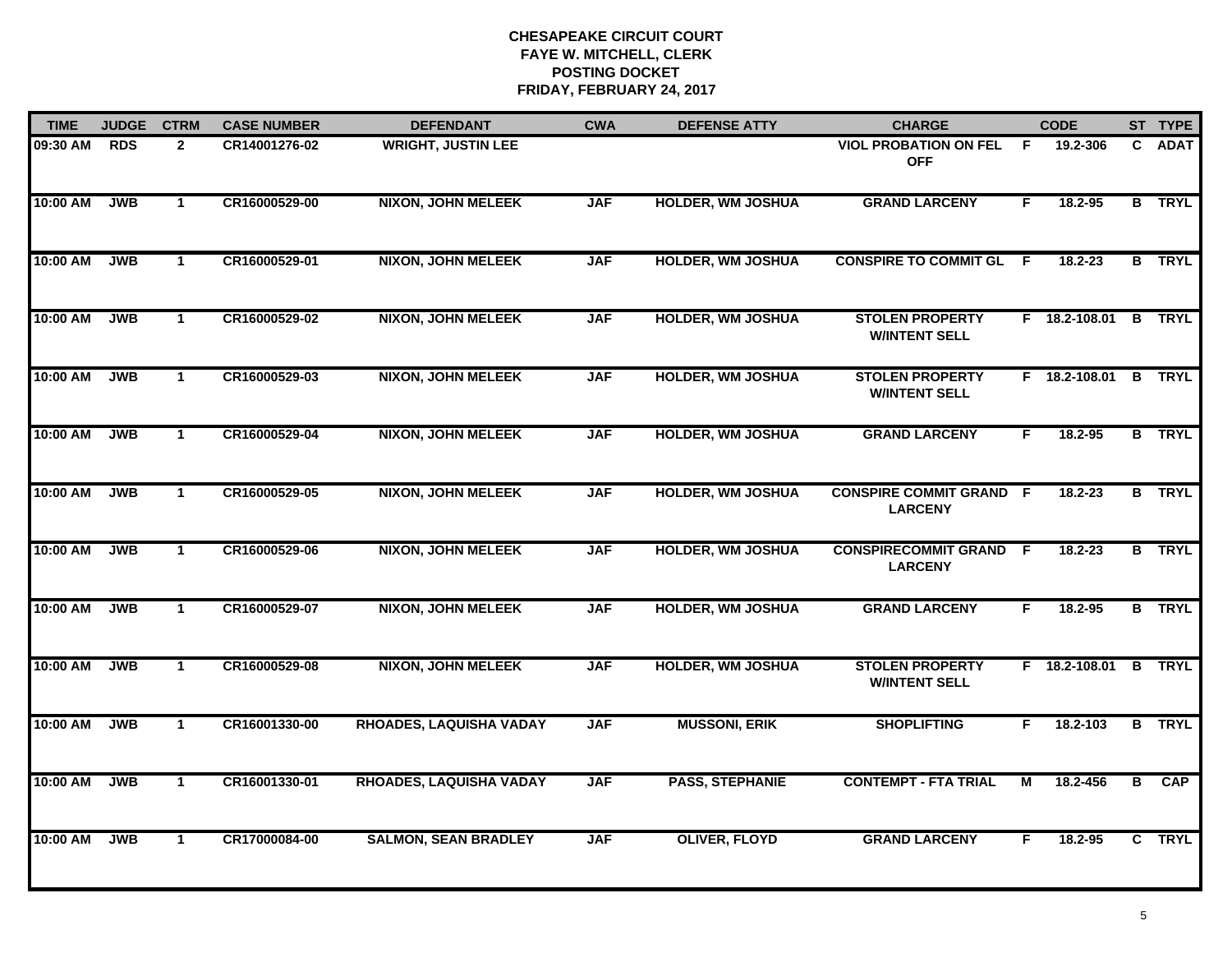| <b>TIME</b> | <b>JUDGE</b> | <b>CTRM</b>  | <b>CASE NUMBER</b> | <b>DEFENDANT</b>                  | <b>CWA</b> | <b>DEFENSE ATTY</b>              | <b>CHARGE</b>                                |     | <b>CODE</b> |                | ST TYPE       |
|-------------|--------------|--------------|--------------------|-----------------------------------|------------|----------------------------------|----------------------------------------------|-----|-------------|----------------|---------------|
| 10:00 AM    | <b>JWB</b>   | $\mathbf 1$  | CR15000805-02      | <b>WALLACE, MIATA QUINTAE</b>     | <b>JAF</b> | <b>TALIAFERRO, WILLIAM L; JR</b> | <b>VIOL PROBATION ON FEL</b><br><b>OFF</b>   | - F | 19.2-306    |                | C BOND        |
| 10:00 AM    | <b>JWB</b>   | $\mathbf{1}$ | CR16001976-00      | <b>WARD, SHERON SIMONE</b>        | <b>AJS</b> | <b>OLIVER, FLOYD</b>             | <b>POSSESS OXYCODONE</b>                     | F.  | 18.2-250    |                | C TRYL        |
| 10:00 AM    | <b>JWB</b>   | $\mathbf{1}$ | CR16001976-01      | <b>WARD, SHERON SIMONE</b>        | <b>AJS</b> | <b>OLIVER, FLOYD</b>             | <b>POSSESS HYDROCODONE</b>                   | M   | 18.2-250    |                | C TRYL        |
| 10:00 AM    | <b>JWB</b>   | $\mathbf{1}$ | CR16001976-02      | <b>WARD, SHERON SIMONE</b>        | <b>AJS</b> | <b>OLIVER, FLOYD</b>             | POSSESS GUN W/ SCH I-II<br><b>DRUG</b>       | F.  | 18.2-308.4  |                | C TRYL        |
| 10:00 AM    | <b>EPG</b>   | $\mathbf{3}$ | CR17000206-00      | <b>BRYANT, CYNTHIA DENISE</b>     | <b>PLS</b> | <b>WENTWORTH, RACHEL E</b>       | <b>POSSESS COCAINE</b>                       | F.  | 18.2-250    |                | <b>B</b> PLEA |
| 10:00 AM    | <b>EPG</b>   | 3            | CR16001673-00      | <b>EVANS, LEROY ALFONSO</b>       | <b>AMF</b> | <b>TITTER, JENNIFER L</b>        | <b>RAPE</b>                                  | F.  | $18.2 - 61$ | В              | МОТ           |
| 10:00 AM    | <b>EPG</b>   | $\mathbf{3}$ | CR16001673-01      | <b>EVANS, LEROY ALFONSO</b>       | <b>AMF</b> | <b>TITTER, JENNIFER L</b>        | <b>STRANGULATION</b>                         | F.  | 18.2-51.6   | В              | MOT           |
| 10:00 AM    | <b>EPG</b>   | 3            | CR16001673-02      | <b>EVANS, LEROY ALFONSO</b>       | <b>AMF</b> | <b>TITTER, JENNIFER L</b>        | <b>ABDUCT: INTENT TO DEFILE F</b>            |     | 18.2-48     | В              | <b>MOT</b>    |
| 10:00 AM    | <b>EPG</b>   | 3            | CR14000649-02      | <b>GRIMMETT, KENNETH JAMES</b>    | <b>PLS</b> | <b>MORRIS, DIALLO</b>            | <b>VIOL: SUSP SENT ON MISD</b><br><b>OFF</b> | M   | 19.2-306    |                | C BOND        |
| 10:00 AM    | <b>EPG</b>   | $\mathbf{3}$ | CR16001841-00      | <b>HOOPER, ROBERT THOMAS; III</b> | <b>JAF</b> | <b>JAMES, ANDREW K</b>           | <b>GRAND LARCENY</b>                         | F   | 18.2-95     |                | <b>B</b> TRYL |
| 10:00 AM    | <b>EPG</b>   | $\mathbf{3}$ | CR16001841-01      | <b>HOOPER, ROBERT THOMAS; III</b> | <b>JAF</b> | <b>JAMES, ANDREW K</b>           | <b>GRAND LARCENY</b>                         | F.  | 18.2-95     |                | <b>B</b> TRYL |
| 10:00 AM    | <b>EPG</b>   | $\mathbf{3}$ | CR16002012-00      | <b>LIVERMON, RAEKWON DAMONTE</b>  | <b>AMF</b> | <b>WENTWORTH, RACHEL E</b>       | <b>CONSPIRE ROBBERY</b>                      | F.  | 18.2-58     | $\overline{c}$ | <b>MOT</b>    |
| 10:00 AM    | <b>EPG</b>   | 3            | CR16002012-01      | <b>LIVERMON, RAEKWON DAMONTE</b>  | <b>AMF</b> | <b>WENTWORTH, RACHEL E</b>       | <b>MALICIOUS WOUNDING</b>                    | F   | 18.2-51     | C.             | <b>MOT</b>    |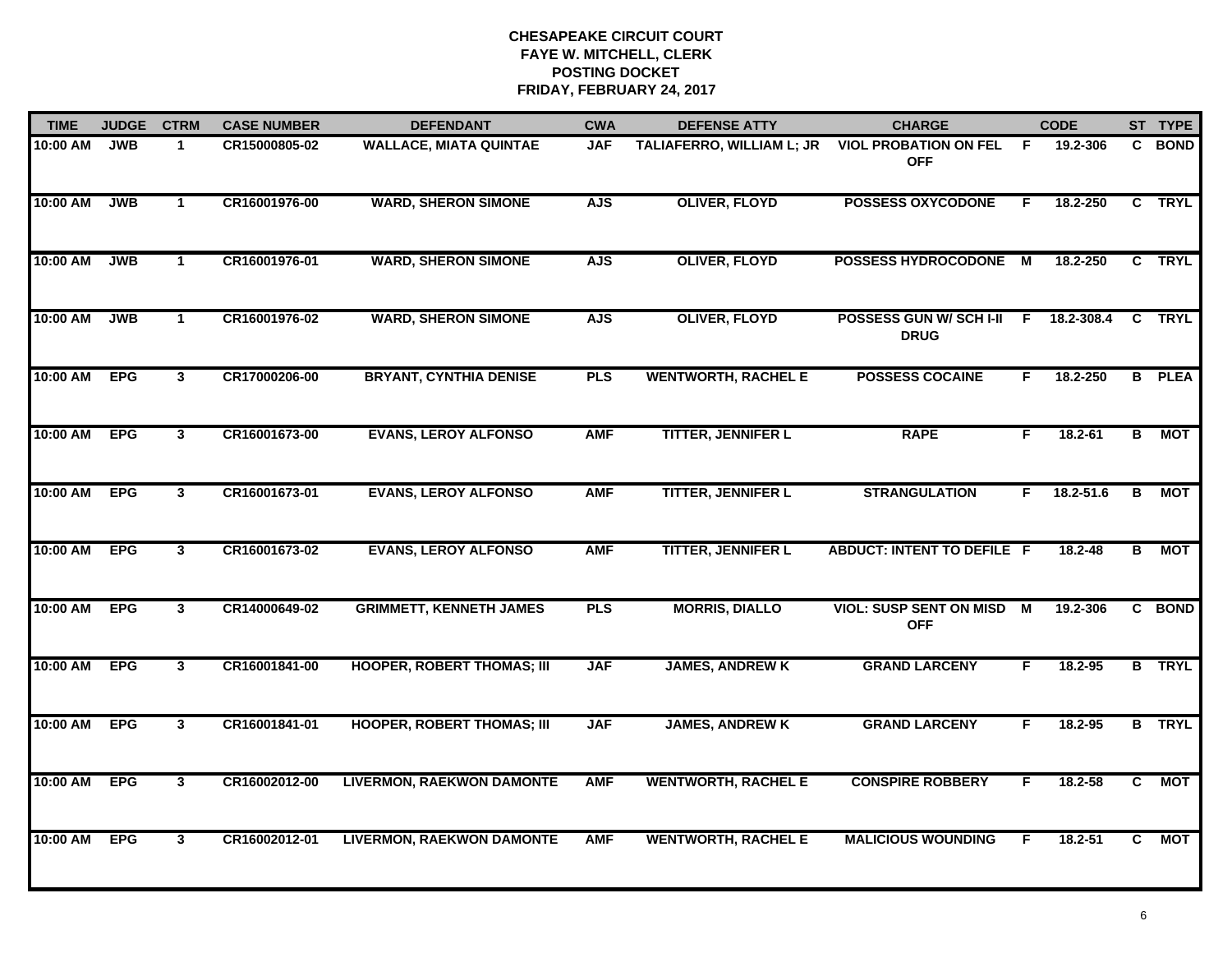| <b>TIME</b> | <b>JUDGE</b> | <b>CTRM</b>    | <b>CASE NUMBER</b> | <b>DEFENDANT</b>                 | <b>CWA</b> | <b>DEFENSE ATTY</b>        | <b>CHARGE</b>                                     |    | <b>CODE</b>    |    | ST TYPE       |
|-------------|--------------|----------------|--------------------|----------------------------------|------------|----------------------------|---------------------------------------------------|----|----------------|----|---------------|
| 10:00 AM    | <b>EPG</b>   | 3              | CR16002012-02      | <b>LIVERMON, RAEKWON DAMONTE</b> | <b>AMF</b> | <b>WENTWORTH, RACHEL E</b> | <b>ROBBERY</b>                                    | F. | 18.2-58        | C. | MOT           |
| 10:00 AM    | <b>EPG</b>   | $\mathbf{3}$   | CR17000080-00      | <b>LIVERMON, RAEKWON DAMONTE</b> | <b>AMF</b> | <b>WENTWORTH, RACHEL E</b> | <b>ASSAULT: MALIC; VICTIM</b><br><b>INJURED</b>   | F. | 18.2-51.2      | C  | MOT           |
| 10:00 AM    | <b>EPG</b>   | $\mathbf{3}$   | CR16002191-00      | <b>MORRIS, ZAEVEYIN DOMINIC</b>  | <b>AMF</b> | Martin, Terence P.         | <b>GRAND LARCENY: AUTO</b><br><b>THEFT</b>        | -F | 18.2-95        |    | C PLEA        |
| 10:00 AM    | <b>EPG</b>   | $\mathbf{3}$   | CR16002191-01      | <b>MORRIS, ZAEVEYIN DOMINIC</b>  | <b>AMF</b> | Martin, Terence P.         | <b>ROBBERY: ON OR NEAR</b><br><b>STREET</b>       | F  | 18.2-58        |    | C PLEA        |
| 10:00 AM    | <b>EPG</b>   | $\mathbf{3}$   | CR16002191-02      | <b>MORRIS, ZAEVEYIN DOMINIC</b>  | <b>AMF</b> | Martin, Terence P.         | <b>ROBBERY: ON OR NEAR</b><br><b>STREET</b>       | F. | $18.2 - 58$    |    | C PLEA        |
| 10:00 AM    | <b>EPG</b>   | $\mathbf{3}$   | CR16002191-03      | <b>MORRIS, ZAEVEYIN DOMINIC</b>  | <b>AMF</b> | Martin, Terence P.         | <b>MALICIOUS WOUNDING</b>                         | F. | 18.2-51        |    | C PLEA        |
| 10:00 AM    | <b>EPG</b>   | $\mathbf{3}$   | CR16002191-04      | <b>MORRIS, ZAEVEYIN DOMINIC</b>  | <b>AMF</b> | Martin, Terence P.         | <b>CARJACKING</b>                                 | F. | 18.2-58.1      |    | C PLEA        |
| 10:00 AM    | <b>EPG</b>   | $\mathbf{3}$   | CR16001798-00      | <b>SCOTT, ANTHONY ANTONIO</b>    | <b>DJH</b> | <b>BARLOW, JASON A</b>     | <b>PWID MARIJUANA</b>                             |    | $F$ 18.2-248.1 |    | <b>B</b> TRYL |
| 10:00 AM    | <b>EPG</b>   | 3              | CR17000168-00      | <b>WYCHE, CHRISTOPHER</b>        | <b>AMF</b> | <b>WINN, A ROBINSON</b>    | <b>NONVIOL FELON POSS GUN F</b><br><b>W/I 10Y</b> |    | 18.2-308.2     |    | C BOND        |
| 10:00 AM    | <b>FBL</b>   | 5              | CR16002236-00      | <b>BROWN, RONALD D; JR</b>       | <b>DAM</b> |                            | <b>FAIL TO OBEY SIGNAL/ACC  </b>                  |    | 46.2-833       |    | S TRYL        |
| 10:00 AM    | FBL          | 5              | CR17000143-00      | <b>BURANICH, KIMBERLY LYNN</b>   | <b>DAM</b> | Winn, A. Robinson          | <b>SHOPLIFTING, 2ND OFF</b>                       | М  | 18.2-103       |    | S TRYL        |
| 10:00 AM    | <b>FBL</b>   | $\overline{5}$ | CR17000143-01      | <b>BURANICH, KIMBERLY LYNN</b>   | <b>DAM</b> | Winn, A. Robinson          | <b>CAPIAS</b>                                     | М  | 18.2-456       |    | <b>B</b> TRYL |
| 10:00 AM    | <b>FBL</b>   | 5              | CR17000143-02      | <b>BURANICH, KIMBERLY LYNN</b>   | <b>DAM</b> | Winn, A. Robinson          | <b>CONTEMPT OF COURT: W/O M</b><br><b>JURY</b>    |    | 18.2-456       | B  | <b>TRYL</b>   |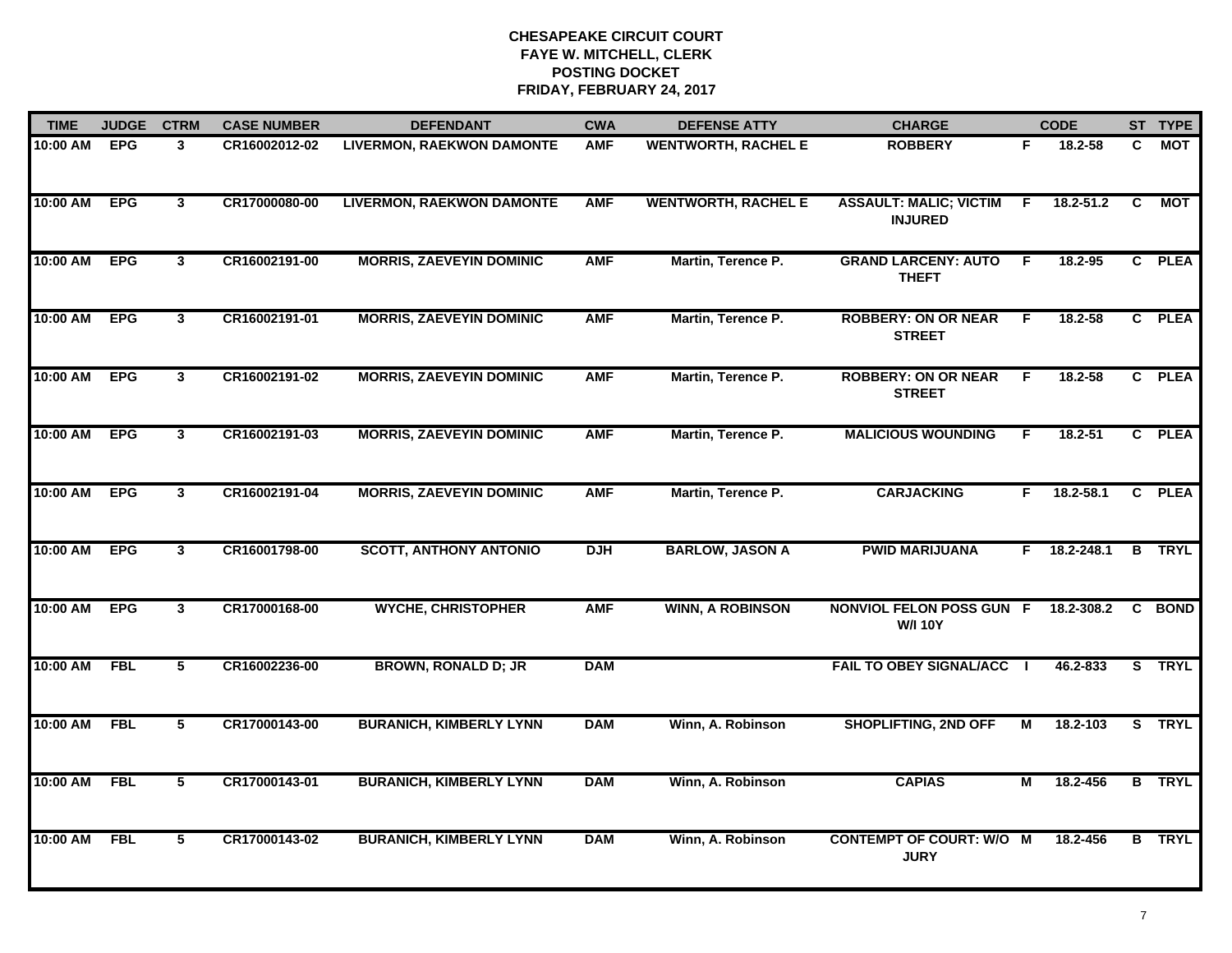| <b>TIME</b>  | <b>JUDGE</b> | <b>CTRM</b>    | <b>CASE NUMBER</b> | <b>DEFENDANT</b>                  | <b>CWA</b> | <b>DEFENSE ATTY</b>           | <b>CHARGE</b>                                    |   | <b>CODE</b>         |                | ST TYPE       |
|--------------|--------------|----------------|--------------------|-----------------------------------|------------|-------------------------------|--------------------------------------------------|---|---------------------|----------------|---------------|
| 10:00 AM     | <b>FBL</b>   | 5              | CR17000143-03      | <b>BURANICH, KIMBERLY LYNN</b>    | <b>DAM</b> | Winn, A. Robinson             | <b>CONTEMPT OF COURT: W/O M</b><br><b>JURY</b>   |   | 18.2-456            |                | <b>B</b> TRYL |
| 10:00 AM     | FBL          | 5              | CR16002037-00      | <b>BURKET, PHILLIP ALAN</b>       | <b>AHM</b> | <b>OLIVER, FLOYD</b>          | <b>DRIV UNDER</b><br><b>REVO/SUSPENSION</b>      |   | M B.46.2-301 C TRYL |                |               |
| 10:00 AM     | <b>FBL</b>   | $\overline{5}$ | CR16002037-01      | <b>BURKET, PHILLIP ALAN</b>       | <b>AHM</b> | <b>OLIVER, FLOYD</b>          | <b>DRIV UNDER</b><br><b>REVO/SUSPENSION</b>      |   | M B.46.2-301        |                | C TRYL        |
| 10:00 AM     | <b>FBL</b>   | 5              | CR16002037-03      | <b>BURKET, PHILLIP ALAN</b>       | <b>AHM</b> | <b>OLIVER, FLOYD</b>          | <b>CAPIAS</b>                                    | М | 18.2-456            |                | C TRYL        |
| 10:00 AM     | <b>FBL</b>   | 5              | CR16002037-04      | <b>BURKET, PHILLIP ALAN</b>       | <b>AHM</b> | <b>OLIVER, FLOYD</b>          | <b>DRIV UNDER</b><br><b>REVO/SUSPENSION</b>      |   | M B.46.2-301        |                | C TRYL        |
| 10:00 AM FBL |              | 5              | CR16002037-05      | <b>BURKET, PHILLIP ALAN</b>       | <b>AHM</b> | <b>OLIVER, FLOYD</b>          | <b>FTA-TRYL</b>                                  | М | 18.2-456            | $\overline{c}$ | CAP           |
| 10:00 AM     | FBL          | 5              | CR17000144-00      | <b>BUTCHER, LARRY MICHAEL; JR</b> | <b>DAM</b> | <b>HOLDER, WILLIAM JOSHUA</b> | <b>DRIV UNDER</b><br><b>REVO/SUSPENSION</b>      | М | B.46.2-301 S TRYL   |                |               |
| 10:00 AM     | <b>FBL</b>   | 5              | CR17000144-01      | <b>BUTCHER, LARRY MICHAEL; JR</b> | <b>DAM</b> | <b>HOLDER, WILLIAM JOSHUA</b> | <b>CAPIAS</b>                                    | М | 18.2-456            |                | <b>B</b> TRYL |
| 10:00 AM     | <b>FBL</b>   | 5              | CR16002093-00      | FLY, MICHAEL THOMAS               | <b>AHM</b> | <b>GILCHRIST, KURT</b>        | <b>DWI1ST</b>                                    | М | A.18.2-266          |                | <b>B</b> TRYL |
| 10:00 AM     | <b>FBL</b>   | 5              | CR16002093-00      | <b>FLY, MICHAEL THOMAS</b>        | <b>AHM</b> | <b>GILCHRIST, KURT</b>        | <b>DWI1ST</b>                                    |   | M A.18.2-266        | B              | <b>SUP</b>    |
| 10:00 AM FBL |              | 5              | CR16002093-01      | FLY, MICHAEL THOMAS               | <b>AHM</b> | <b>GILCHRIST, KURT</b>        | REFUSED BLOOD/BREATH M 18.2-268.3<br><b>TEST</b> |   |                     |                | S TRYL        |
| 10:00 AM FBL |              | 5              | CR16002093-01      | <b>FLY, MICHAEL THOMAS</b>        | <b>AHM</b> | <b>GILCHRIST, KURT</b>        | REFUSED BLOOD/BREATH M 18.2-268.3<br><b>TEST</b> |   |                     | <b>S</b>       | SUP           |
| 10:00 AM     | <b>FBL</b>   | 5              | CR16002069-00      | <b>GRAY, WILLIAM D</b>            | <b>DAM</b> |                               | <b>DUI-1ST OFFENSE</b>                           |   | M A.18.2-266        |                | <b>B</b> TRYL |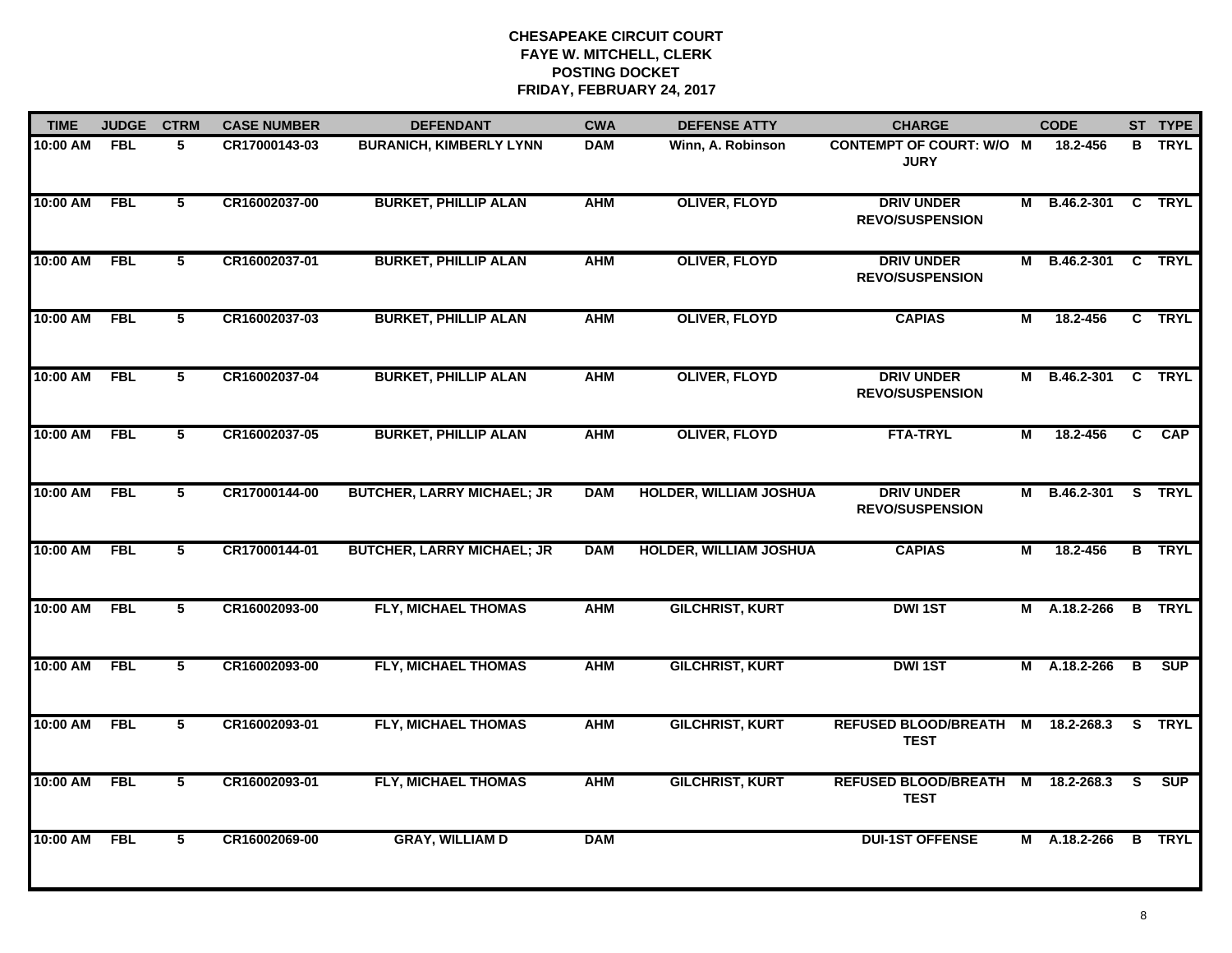| <b>TIME</b> | <b>JUDGE</b> | <b>CTRM</b>     | <b>CASE NUMBER</b> | <b>DEFENDANT</b>                 | <b>CWA</b> | <b>DEFENSE ATTY</b>        | <b>CHARGE</b>                                       |    | <b>CODE</b>  |              | ST TYPE       |
|-------------|--------------|-----------------|--------------------|----------------------------------|------------|----------------------------|-----------------------------------------------------|----|--------------|--------------|---------------|
| 10:00 AM    | <b>FBL</b>   | 5               | CR16001449-00      | HAILEY, JEFFERY WAYNE            | <b>DAM</b> |                            | <b>ASSAULT &amp; BATTERY-FAM M</b><br><b>MEMBER</b> |    | 18.2-57.2    |              | <b>B</b> TRYL |
| 10:00 AM    | <b>FBL</b>   | $5\phantom{.0}$ | CR17000128-00      | <b>HOPKINS, SHEQUETTA DENISE</b> | <b>DAM</b> | <b>OLIVER, FLOYD</b>       | <b>ASSAULT &amp; BATTER</b>                         | М  | 18.2-57      |              | <b>B</b> TRYL |
| 10:00 AM    | <b>FBL</b>   | $\overline{5}$  | CR17000128-01      | <b>HOPKINS, SHEQUETTA DENISE</b> | <b>DAM</b> | <b>OLIVER, FLOYD</b>       | <b>TRESPASS AFTER</b><br><b>FORBIDDEN</b>           | М  | 18.2-119     |              | <b>B</b> TRYL |
| 10:00 AM    | <b>FBL</b>   | 5               | CR17000117-00      | <b>LEWIS, KRISTOPHER BRIAN</b>   | <b>DAM</b> | <b>WENTWORTH, RACHEL E</b> | <b>OBTAIN MONEY FALSE</b><br><b>PRETENSE</b>        | М  | 18.2-178     |              | C TRYL        |
| 10:00 AM    | <b>FBL</b>   | 5               | CR16000830-00      | <b>MORRIS, JEFFREY ROBERT</b>    | <b>AHM</b> |                            | <b>DUI 2ND</b>                                      |    | M B.18.2-266 |              | <b>B</b> TRYL |
| 10:00 AM    | <b>FBL</b>   | 5               | CR16002212-04      | <b>SYKES, ANTINETTE RENEE</b>    | <b>BW</b>  | <b>BOSLEY, CORIE</b>       | <b>FTA - ADATS</b>                                  | М  | 18.2-456     |              | C BOND        |
| 10:00 AM    | <b>FBL</b>   | 5               | CR16000767-00      | <b>TUCKER, WILLIAM REGINALD</b>  | <b>DAM</b> | <b>OLIVER, FLOYD</b>       | <b>DRIVING AFTER FORF OF</b><br>O/L                 | М  | 18.2-272C    | C            | <b>TRYL</b>   |
| 10:00 AM    | <b>FBL</b>   | $\overline{5}$  | CR16000767-01      | <b>TUCKER, WILLIAM REGINALD</b>  | <b>DAM</b> | <b>OLIVER, FLOYD</b>       | <b>FAIL TO APPEAR-TRIAL</b>                         | М  | 18.2-456     | C            | <b>CAP</b>    |
| 10:00 AM    | <b>RDS</b>   | 6               | CR17000188-00      | <b>ELLIOTT, ANTHONY WILLIAMS</b> | <b>BKF</b> | Frazier, Reginald B.; Sr.  | <b>FORGERY</b>                                      | F. | 18.2-168     | C.           | <b>MOT</b>    |
| 10:00 AM    | <b>RDS</b>   | 6               | CR17000188-01      | <b>ELLIOTT, ANTHONY WILLIAMS</b> | <b>BKF</b> | Frazier, Reginald B.; Sr.  | <b>PUBLIC RECORDS:</b><br><b>FORGERY</b>            | F. | 18.2-168     | $\mathbf{C}$ | MOT           |
| 10:00 AM    | <b>RDS</b>   | 6               | CR17000188-02      | <b>ELLIOTT, ANTHONY WILLIAMS</b> | <b>BKF</b> | Frazier, Reginald B.; Sr.  | <b>PUBLIC RECORDS:</b><br><b>FORGERY</b>            | F. | 18.2-168     | C            | <b>MOT</b>    |
| 10:00 AM    | <b>RDS</b>   | 6               | CR17000188-03      | <b>ELLIOTT, ANTHONY WILLIAMS</b> | <b>BKF</b> | Frazier, Reginald B.; Sr.  | UTTER FORGERY/EMPLOY F<br><b>RECORDS</b>            |    | 18.2-168     | C            | <b>MOT</b>    |
| 10:00 AM    | <b>RDS</b>   | 6               | CR17000188-04      | <b>ELLIOTT, ANTHONY WILLIAMS</b> | <b>BKF</b> | Frazier, Reginald B.; Sr.  | <b>FORGERY/EMPLOY</b><br><b>RECORDS AS TRUE</b>     | F  | 18.2-168     | C            | <b>MOT</b>    |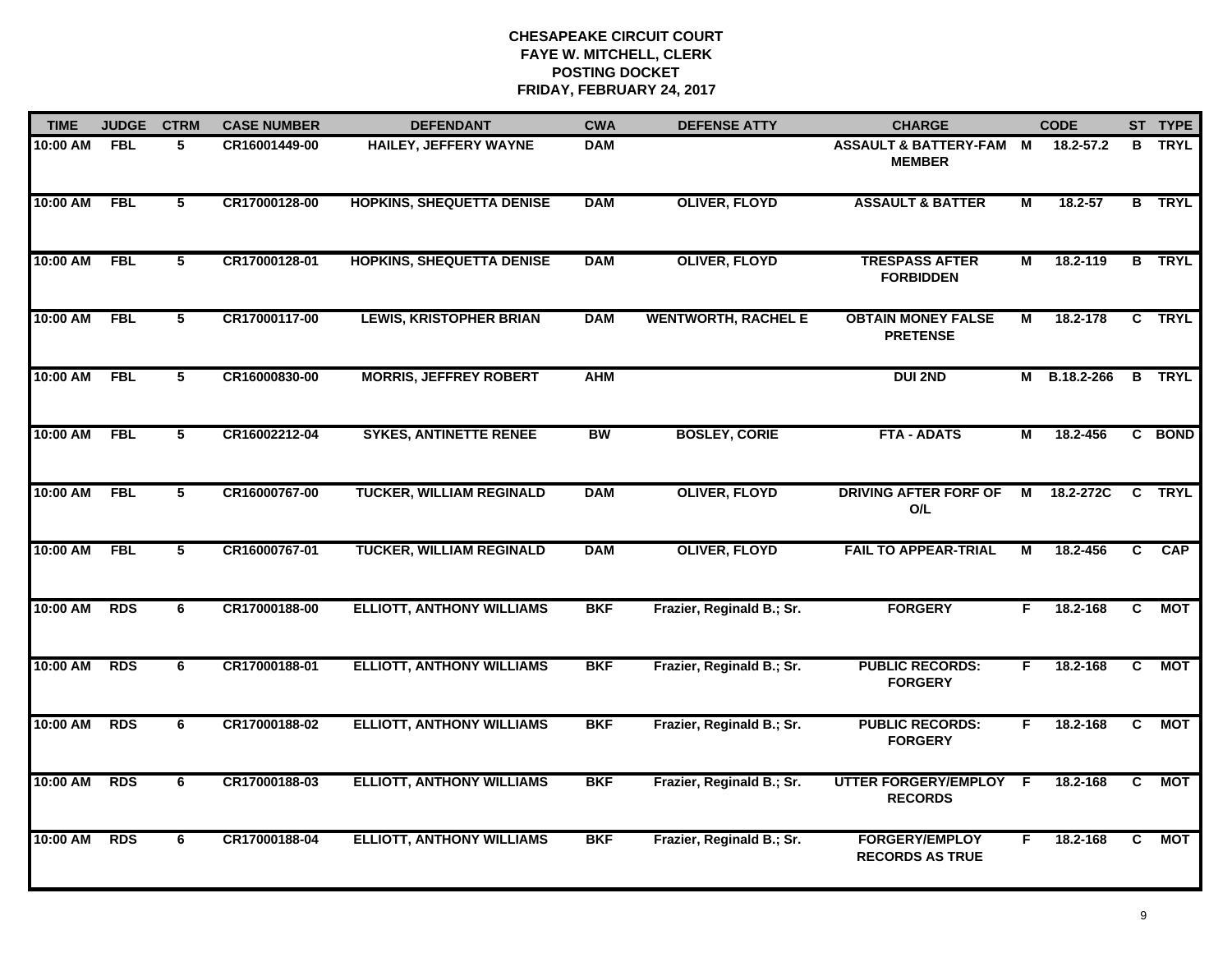| <b>TIME</b> | <b>JUDGE</b> | <b>CTRM</b> | <b>CASE NUMBER</b> | <b>DEFENDANT</b>                 | <b>CWA</b> | <b>DEFENSE ATTY</b>          | <b>CHARGE</b>                                   |                | <b>CODE</b>  |                | ST TYPE       |
|-------------|--------------|-------------|--------------------|----------------------------------|------------|------------------------------|-------------------------------------------------|----------------|--------------|----------------|---------------|
| 10:00 AM    | <b>RDS</b>   | 6           | CR17000188-05      | <b>ELLIOTT, ANTHONY WILLIAMS</b> | <b>BKF</b> | Frazier, Reginald B.; Sr.    | <b>FORGERY/EMPLOY</b><br><b>RECORDS AS TRUE</b> | F.             | 18.2-168     | C              | МОТ           |
| 10:00 AM    | <b>RDS</b>   | 6           | CR17000188-06      | <b>ELLIOTT, ANTHONY WILLIAMS</b> | <b>BKF</b> | Frazier, Reginald B.; Sr.    | <b>DRIVE W/LIC REVOKED, 1</b><br><b>OFF</b>     | $\overline{M}$ | 46.2-301     | C              | <b>MOT</b>    |
| 10:00 AM    | <b>RDS</b>   | 6           | CR17000188-07      | <b>ELLIOTT, ANTHONY WILLIAMS</b> | <b>BKF</b> | Frazier, Reginald B.; Sr.    | SPEED 20MPH+ OVER; LMT<br>$<=30MPH$             | M              | 46.2-862     | $\overline{c}$ | <b>MOT</b>    |
| 10:00 AM    | <b>RDS</b>   | 6           | CR17000188-08      | <b>ELLIOTT, ANTHONY WILLIAMS</b> | <b>BKF</b> | Frazier, Reginald B.; Sr.    | <b>EXPIRED REGISTRATION</b>                     |                | 46.2-646     | C              | <b>MOT</b>    |
| 10:00 AM    | <b>RDS</b>   | 6           | CR17000188-09      | <b>ELLIOTT, ANTHONY WILLIAMS</b> | <b>BKF</b> | Frazier, Reginald B.; Sr.    | <b>NO REG. CARD IN</b><br><b>POSSESSION</b>     |                | 46.2-104     | C              | <b>MOT</b>    |
| 10:00 AM    | <b>RDS</b>   | 6           | CR16001963-00      | <b>HARRELL, TAYLOR</b>           | <b>BKF</b> | <b>PASS, STEPHANIE</b>       | <b>OBTAIN MONEY/FALSE</b><br><b>PRET-CONSP</b>  | F.             | 18.2-178     |                | <b>B</b> PLEA |
| 10:00 AM    | <b>RDS</b>   | 6           | CR16001963-01      | <b>HARRELL, TAYLOR</b>           | <b>BKF</b> | <b>PASS, STEPHANIE</b>       | <b>CONSP TO COMMIT</b><br><b>MEDICAID FRAUD</b> | F.             | 32.1-314     | B              | <b>PLEA</b>   |
| 10:00 AM    | <b>RDS</b>   | 6           | CR16001963-02      | <b>HARRELL, TAYLOR</b>           | <b>BKF</b> | <b>PASS, STEPHANIE</b>       | <b>MEDICAID FRAUD</b>                           | F.             | $32.1 - 314$ |                | <b>B</b> PLEA |
| 10:00 AM    | <b>RDS</b>   | 6           | CR16001963-03      | <b>HARRELL, TAYLOR</b>           | <b>BKF</b> | <b>PASS, STEPHANIE</b>       | <b>OBTAIN MONEY BY FALSE</b><br><b>PRETENSE</b> | - F            | 18.2-178     | B              | <b>PLEA</b>   |
| 10:00 AM    | <b>RDS</b>   | 6           | CR16001076-00      | <b>JONES, DARLENE VERONICA</b>   | <b>AEP</b> | <b>ASKEW, VERBENA E; III</b> | <b>ELUDE POLICE</b>                             | F.             | 46.2-817B    | F              | <b>TRYL</b>   |
| 10:00 AM    | <b>RDS</b>   | 6           | CR16001076-01      | <b>JONES, DARLENE VERONICA</b>   | <b>AEP</b> | <b>ASKEW, VERBENA E; III</b> | FAIL STOP/YIELD ENTERING M<br><b>HWY</b>        |                | 46.2-821     |                | F TRYL        |
| 10:00 AM    | <b>RDS</b>   | 6           | CR10000646-02      | <b>LORSONG, JARRET DILLON</b>    | <b>BKF</b> | <b>MASON, SHARON B</b>       | <b>VIOL PROBATION ON FEL</b><br><b>OFF</b>      | -F.            | 19.2-306     |                | C BOND        |
| 10:00 AM    | <b>RDS</b>   | -6          | CR16001964-00      | <b>OWENS, LISA</b>               | <b>BKF</b> | <b>HOLDER, W JOSHUA</b>      | <b>IDENTY THFT: FINANC LOSS F</b><br>> \$200    |                | 18.2-186.3   | в              | <b>MOT</b>    |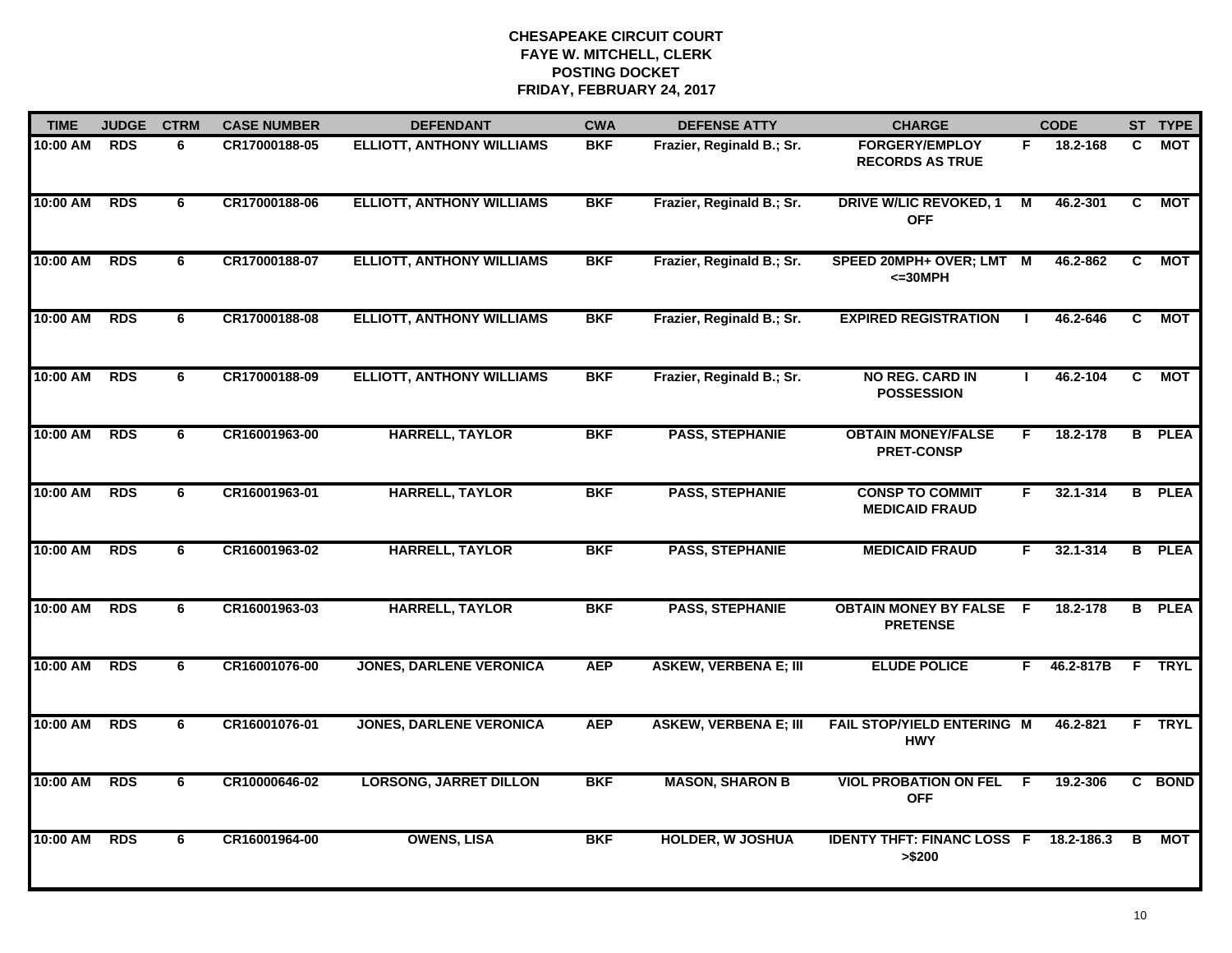| <b>TIME</b> | <b>JUDGE</b> | <b>CTRM</b> | <b>CASE NUMBER</b> | <b>DEFENDANT</b>   | <b>CWA</b> | <b>DEFENSE ATTY</b>     | <b>CHARGE</b>                                     |    | <b>CODE</b> |                | ST TYPE    |
|-------------|--------------|-------------|--------------------|--------------------|------------|-------------------------|---------------------------------------------------|----|-------------|----------------|------------|
| 10:00 AM    | <b>RDS</b>   | 6           | CR16001964-01      | <b>OWENS, LISA</b> | <b>BKF</b> | <b>HOLDER, W JOSHUA</b> | <b>OBTAIN MONEY/FALSE</b><br><b>PRET-CONSP</b>    | F. | 18.2-178    | В              | МОТ        |
| 10:00 AM    | <b>RDS</b>   | 6           | CR16001964-02      | <b>OWENS, LISA</b> | <b>BKF</b> | <b>HOLDER, W JOSHUA</b> | <b>OBTAIN MONEY/FALSE</b><br><b>PRET-CONSP</b>    | F. | 18.2-178    | В              | <b>MOT</b> |
| 10:00 AM    | <b>RDS</b>   | 6           | CR16001964-03      | <b>OWENS, LISA</b> | <b>BKF</b> | <b>HOLDER, W JOSHUA</b> | <b>OBTAIN MONEY/FALSE</b><br><b>PRET-CONSP</b>    | F. | 18.2-178    | $\overline{B}$ | <b>MOT</b> |
| 10:00 AM    | <b>RDS</b>   | 6           | CR16001964-04      | <b>OWENS, LISA</b> | <b>BKF</b> | <b>HOLDER, W JOSHUA</b> | <b>OBTAIN MONEY/FALSE</b><br><b>PRET-CONSP</b>    | F. | 18.2-178    | В              | МОТ        |
| 10:00 AM    | <b>RDS</b>   | 6           | CR16001964-05      | <b>OWENS, LISA</b> | <b>BKF</b> | <b>HOLDER, W JOSHUA</b> | <b>OBTAIN MONEY/FALSE</b><br><b>PRET-CONSP</b>    | F. | 18.2-178    | B              | МОТ        |
| 10:00 AM    | <b>RDS</b>   | 6           | CR16001964-06      | <b>OWENS, LISA</b> | <b>BKF</b> | <b>HOLDER, W JOSHUA</b> | <b>OBTAIN MONEY/FALSE</b><br><b>PRET-CONSP</b>    | F. | 18.2-178    | В              | <b>MOT</b> |
| 10:00 AM    | <b>RDS</b>   | 6           | CR16001964-07      | <b>OWENS, LISA</b> | <b>BKF</b> | <b>HOLDER, W JOSHUA</b> | <b>FORGE DOCUMENT</b>                             | F. | 18.2-172    | в              | <b>MOT</b> |
| 10:00 AM    | <b>RDS</b>   | 6           | CR16001964-08      | <b>OWENS, LISA</b> | <b>BKF</b> | <b>HOLDER, W JOSHUA</b> | UTTER FORGED DOCUMENT F                           |    | 18.2-172    | B              | МОТ        |
| 10:00 AM    | <b>RDS</b>   | 6           | CR16001964-09      | <b>OWENS, LISA</b> | <b>BKF</b> | <b>HOLDER, W JOSHUA</b> | <b>OBTAIN MONEY BY FALSE F</b><br><b>PRETENSE</b> |    | 18.2-178    | B              | MOT        |
| 10:00 AM    | <b>RDS</b>   | 6           | CR16001964-10      | <b>OWENS, LISA</b> | <b>BKF</b> | <b>HOLDER, W JOSHUA</b> | <b>OBTAIN MONEY BY FALSE F</b><br><b>PRETENSE</b> |    | 18.2-178    | C.             | MOT        |
| 10:00 AM    | <b>RDS</b>   | 6           | CR16001964-11      | <b>OWENS, LISA</b> | <b>BKF</b> | <b>HOLDER, W JOSHUA</b> | <b>OBTAIN MONEY BY FALSE F</b><br><b>PRETENSE</b> |    | 18.2-178    | B              | <b>MOT</b> |
| 10:00 AM    | <b>RDS</b>   | 6           | CR16001964-12      | <b>OWENS, LISA</b> | <b>BKF</b> | <b>HOLDER, W JOSHUA</b> | FALS STMT MEDICAL ASST F<br><b>APP FEL</b>        |    | 32.1-314    | В              | <b>MOT</b> |
| 10:00 AM    | <b>RDS</b>   | 6           | CR16001964-13      | <b>OWENS, LISA</b> | <b>BKF</b> | <b>HOLDER, W JOSHUA</b> | <b>FALS STMT MEDICAL ASST F</b><br><b>APP FEL</b> |    | 32.1-314    | B              | MOT        |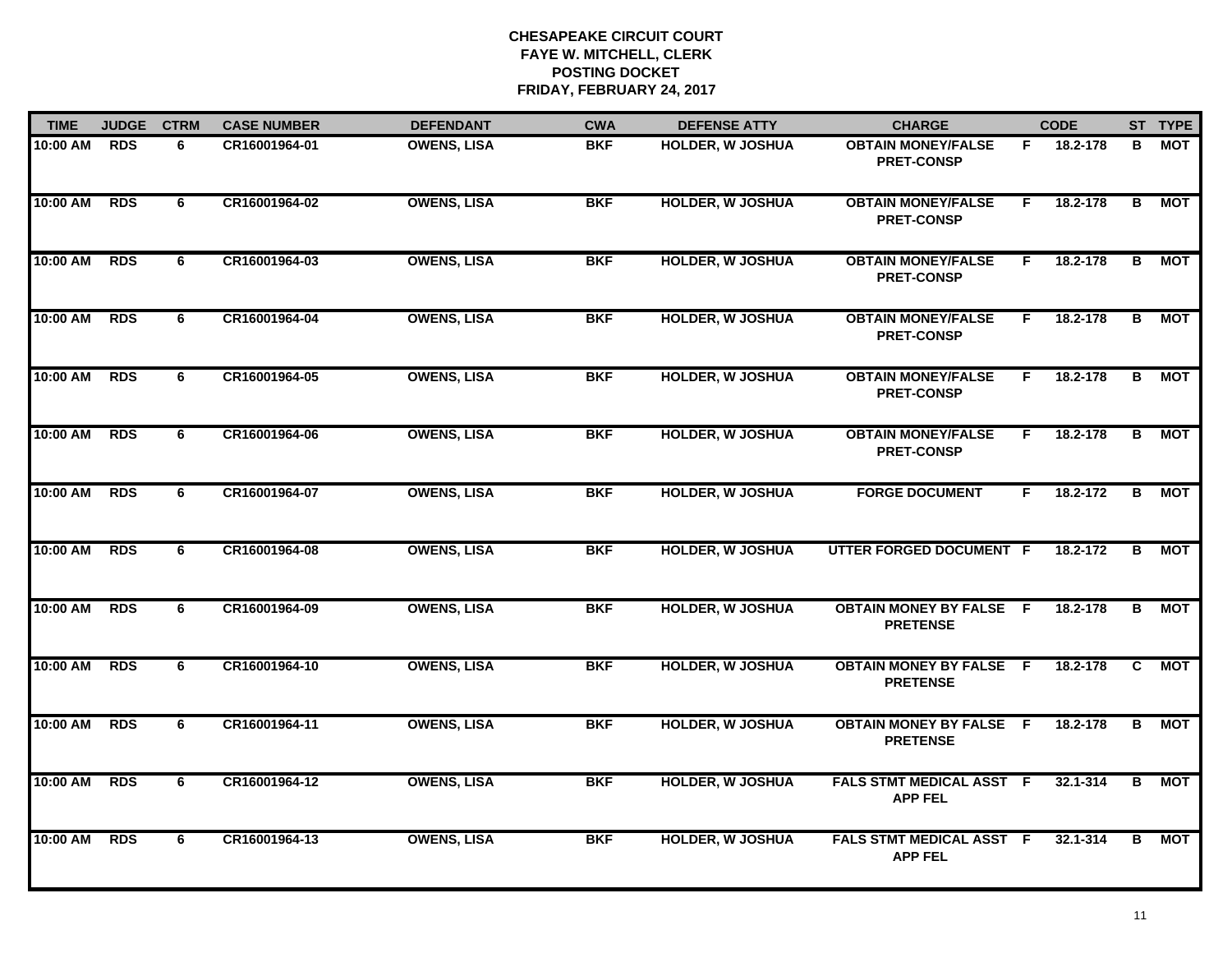| <b>TIME</b> | <b>JUDGE</b> | <b>CTRM</b> | <b>CASE NUMBER</b> | <b>DEFENDANT</b>   | <b>CWA</b> | <b>DEFENSE ATTY</b>     | <b>CHARGE</b>                                     | <b>CODE</b>  |                | ST TYPE    |
|-------------|--------------|-------------|--------------------|--------------------|------------|-------------------------|---------------------------------------------------|--------------|----------------|------------|
| 10:00 AM    | <b>RDS</b>   | 6           | CR16001964-14      | <b>OWENS, LISA</b> | <b>BKF</b> | HOLDER, W JOSHUA        | FALS STMT MEDICAL ASST F<br><b>APP FEL</b>        | 32.1-314     | В              | MOT        |
| 10:00 AM    | <b>RDS</b>   | 6           | CR16001964-15      | <b>OWENS, LISA</b> | <b>BKF</b> | <b>HOLDER, W JOSHUA</b> | <b>FALS STMT MEDICAL ASST F</b><br><b>APP FEL</b> | 32.1-314     | B              | MOT        |
| 10:00 AM    | <b>RDS</b>   | 6           | CR16001964-16      | <b>OWENS, LISA</b> | <b>BKF</b> | <b>HOLDER, W JOSHUA</b> | <b>FALS STMT MEDICAL ASST F</b><br><b>APP FEL</b> | 32.1-314     | B              | MOT        |
| 10:00 AM    | <b>RDS</b>   | 6           | CR16001964-17      | <b>OWENS, LISA</b> | <b>BKF</b> | <b>HOLDER, W JOSHUA</b> | FALS STMT MEDICAL ASST F<br><b>APP FEL</b>        | 32.1-314     | B              | <b>MOT</b> |
| 10:00 AM    | <b>RDS</b>   | 6           | CR16001964-18      | <b>OWENS, LISA</b> | <b>BKF</b> | <b>HOLDER, W JOSHUA</b> | <b>FALS STMT MEDICAL ASST F</b><br><b>APP FEL</b> | 32.1-314     | B              | МОТ        |
| 10:00 AM    | <b>RDS</b>   | 6           | CR16001964-19      | <b>OWENS, LISA</b> | <b>BKF</b> | <b>HOLDER, W JOSHUA</b> | <b>FALS STMT MEDICAL ASST F</b><br><b>APP FEL</b> | 32.1-314     | В              | <b>MOT</b> |
| 10:00 AM    | <b>RDS</b>   | 6           | CR16001964-20      | <b>OWENS, LISA</b> | <b>BKF</b> | <b>HOLDER, W JOSHUA</b> | <b>FALS STMT MEDICAL ASST F</b><br><b>APP FEL</b> | $32.1 - 314$ | $\overline{B}$ | <b>MOT</b> |
| 10:00 AM    | <b>RDS</b>   | 6           | CR16001964-21      | <b>OWENS, LISA</b> | <b>BKF</b> | <b>HOLDER, W JOSHUA</b> | <b>FALS STMT MEDICAL ASST F</b><br><b>APP FEL</b> | $32.1 - 314$ | C.             | <b>MOT</b> |
| 10:00 AM    | <b>RDS</b>   | 6           | CR16001964-22      | <b>OWENS, LISA</b> | <b>BKF</b> | <b>HOLDER, W JOSHUA</b> | FALS STMT MEDICAL ASST F<br><b>APP FEL</b>        | 32.1-314     | C.             | <b>MOT</b> |
| 10:00 AM    | <b>RDS</b>   | 6           | CR16001964-23      | <b>OWENS, LISA</b> | <b>BKF</b> | <b>HOLDER, W JOSHUA</b> | FALS STMT MEDICAL ASST F<br><b>APP FEL</b>        | 32.1-314     | C.             | MOT        |
| 10:00 AM    | <b>RDS</b>   | 6           | CR16001964-24      | <b>OWENS, LISA</b> | <b>BKF</b> | <b>HOLDER, W JOSHUA</b> | FALS STMT MEDICAL ASST F<br><b>APP FEL</b>        | $32.1 - 314$ | C.             | <b>MOT</b> |
| 10:00 AM    | <b>RDS</b>   | 6           | CR16001964-25      | <b>OWENS, LISA</b> | <b>BKF</b> | <b>HOLDER, W JOSHUA</b> | FALS STMT MEDICAL ASST F<br><b>APP FEL</b>        | $32.1 - 314$ | $\overline{c}$ | <b>MOT</b> |
| 10:00 AM    | <b>RDS</b>   | 6           | CR16001964-26      | <b>OWENS, LISA</b> | <b>BKF</b> | <b>HOLDER, W JOSHUA</b> | FALS STMT MEDICAL ASST F<br><b>APP FEL</b>        | 32.1-314     | C.             | <b>MOT</b> |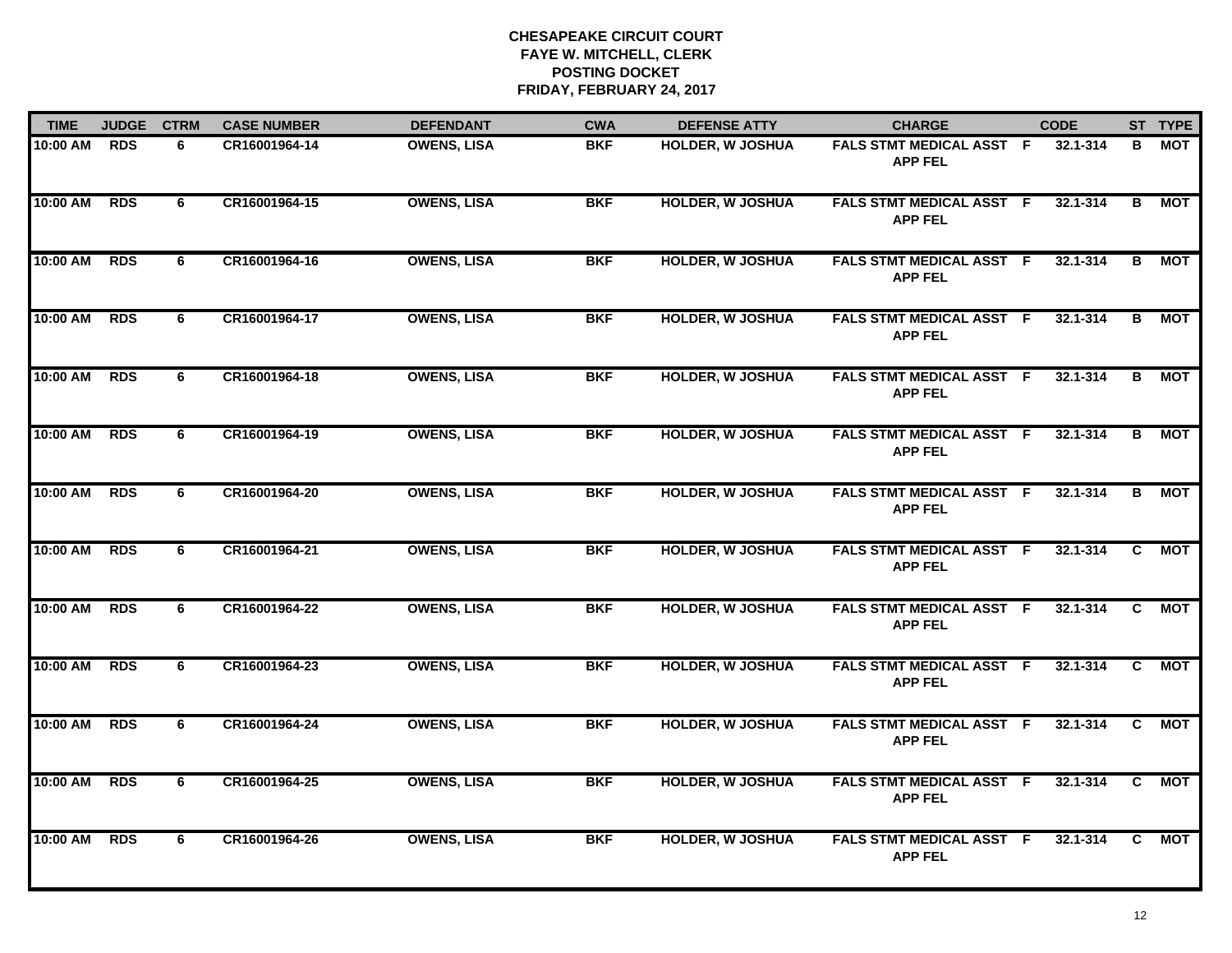| <b>TIME</b> | <b>JUDGE</b> | <b>CTRM</b> | <b>CASE NUMBER</b> | <b>DEFENDANT</b>   | <b>CWA</b> | <b>DEFENSE ATTY</b>     | <b>CHARGE</b>                                     | <b>CODE</b>  |                | ST TYPE    |
|-------------|--------------|-------------|--------------------|--------------------|------------|-------------------------|---------------------------------------------------|--------------|----------------|------------|
| 10:00 AM    | <b>RDS</b>   | 6           | CR16001964-27      | <b>OWENS, LISA</b> | <b>BKF</b> | HOLDER, W JOSHUA        | FALS STMT MEDICAL ASST F<br><b>APP FEL</b>        | 32.1-314     | C.             | MOT        |
| 10:00 AM    | <b>RDS</b>   | 6           | CR16001964-28      | <b>OWENS, LISA</b> | <b>BKF</b> | <b>HOLDER, W JOSHUA</b> | <b>FALS STMT MEDICAL ASST F</b><br><b>APP FEL</b> | 32.1-314     | C              | MOT        |
| 10:00 AM    | <b>RDS</b>   | 6           | CR16001964-29      | <b>OWENS, LISA</b> | <b>BKF</b> | <b>HOLDER, W JOSHUA</b> | <b>FALS STMT MEDICAL ASST F</b><br><b>APP FEL</b> | 32.1-314     | C              | MOT        |
| 10:00 AM    | <b>RDS</b>   | 6           | CR16001964-30      | <b>OWENS, LISA</b> | <b>BKF</b> | <b>HOLDER, W JOSHUA</b> | FALS STMT MEDICAL ASST F<br><b>APP FEL</b>        | 32.1-314     | C.             | <b>MOT</b> |
| 10:00 AM    | <b>RDS</b>   | 6           | CR16001964-31      | <b>OWENS, LISA</b> | <b>BKF</b> | <b>HOLDER, W JOSHUA</b> | FALS STMT MEDICAL ASST F<br><b>APP FEL</b>        | 32.1-314     | C.             | МОТ        |
| 10:00 AM    | <b>RDS</b>   | 6           | CR16001964-32      | <b>OWENS, LISA</b> | <b>BKF</b> | <b>HOLDER, W JOSHUA</b> | <b>FALS STMT MEDICAL ASST F</b><br><b>APP FEL</b> | 32.1-314     | C.             | <b>MOT</b> |
| 10:00 AM    | <b>RDS</b>   | 6           | CR16001964-33      | <b>OWENS, LISA</b> | <b>BKF</b> | <b>HOLDER, W JOSHUA</b> | <b>FALS STMT MEDICAL ASST F</b><br><b>APP FEL</b> | $32.1 - 314$ | $\overline{c}$ | <b>MOT</b> |
| 10:00 AM    | <b>RDS</b>   | 6           | CR16001964-34      | <b>OWENS, LISA</b> | <b>BKF</b> | <b>HOLDER, W JOSHUA</b> | <b>FALS STMT MEDICAL ASST F</b><br><b>APP FEL</b> | $32.1 - 314$ | C.             | <b>MOT</b> |
| 10:00 AM    | <b>RDS</b>   | 6           | CR16001964-35      | <b>OWENS, LISA</b> | <b>BKF</b> | <b>HOLDER, W JOSHUA</b> | <b>FALS STMT MEDICAL ASST F</b><br><b>APP FEL</b> | 32.1-314     | C.             | <b>MOT</b> |
| 10:00 AM    | <b>RDS</b>   | 6           | CR16001964-36      | <b>OWENS, LISA</b> | <b>BKF</b> | <b>HOLDER, W JOSHUA</b> | FALS STMT MEDICAL ASST F<br><b>APP FEL</b>        | 32.1-314     | C.             | MOT        |
| 10:00 AM    | <b>RDS</b>   | 6           | CR16001964-37      | <b>OWENS, LISA</b> | <b>BKF</b> | <b>HOLDER, W JOSHUA</b> | FALS STMT MEDICAL ASST F<br><b>APP FEL</b>        | $32.1 - 314$ | C.             | <b>MOT</b> |
| 10:00 AM    | <b>RDS</b>   | 6           | CR16001964-38      | <b>OWENS, LISA</b> | <b>BKF</b> | <b>HOLDER, W JOSHUA</b> | FALS STMT MEDICAL ASST F<br><b>APP FEL</b>        | $32.1 - 314$ | $\overline{c}$ | <b>MOT</b> |
| 10:00 AM    | <b>RDS</b>   | 6           | CR16001964-39      | <b>OWENS, LISA</b> | <b>BKF</b> | <b>HOLDER, W JOSHUA</b> | FALS STMT MEDICAL ASST F<br><b>APP FEL</b>        | 32.1-314     | C.             | <b>MOT</b> |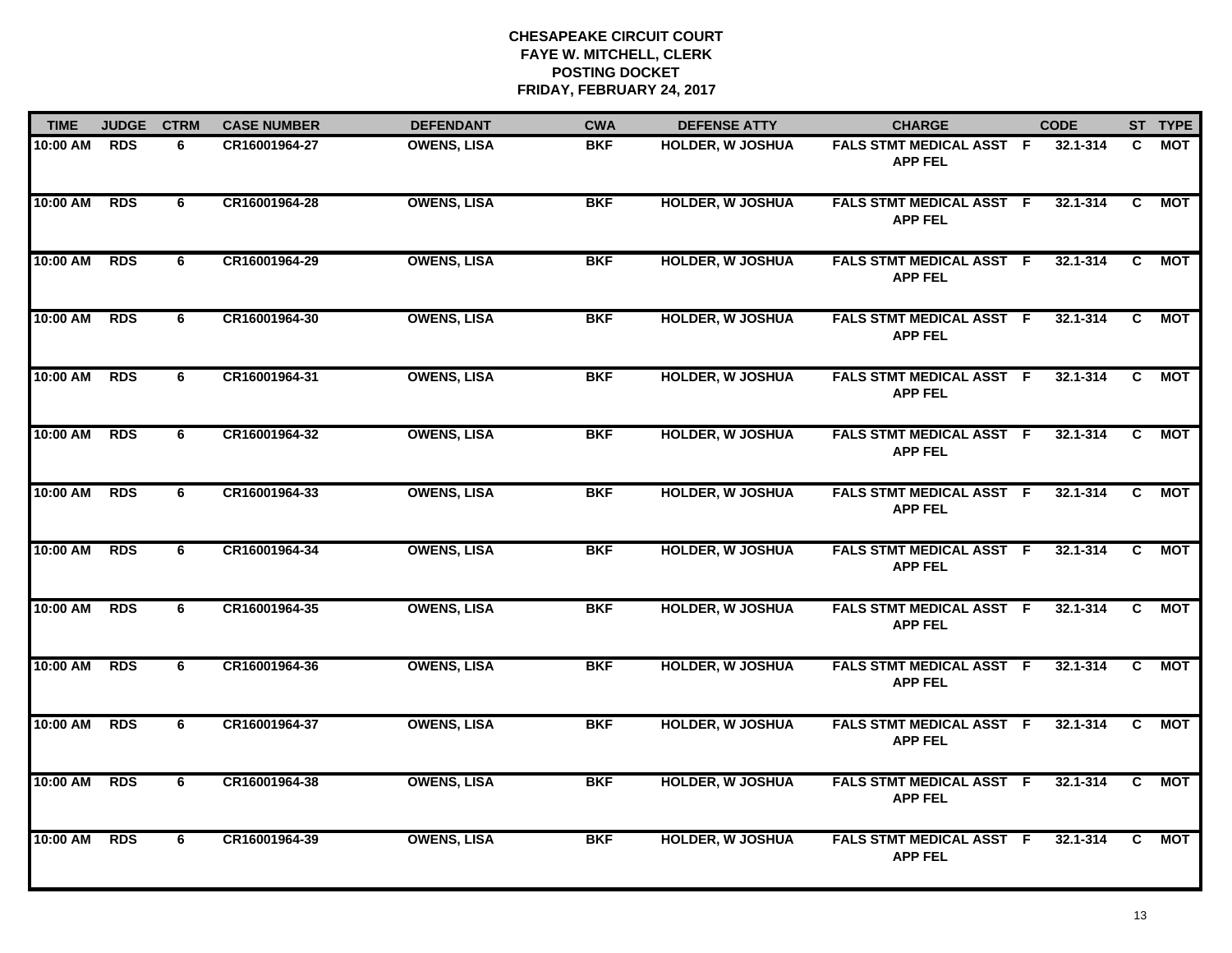| <b>TIME</b> | <b>JUDGE</b> | <b>CTRM</b> | <b>CASE NUMBER</b> | <b>DEFENDANT</b>   | <b>CWA</b> | <b>DEFENSE ATTY</b>     | <b>CHARGE</b>                                     | <b>CODE</b>  |                | ST TYPE    |
|-------------|--------------|-------------|--------------------|--------------------|------------|-------------------------|---------------------------------------------------|--------------|----------------|------------|
| 10:00 AM    | <b>RDS</b>   | 6           | CR16001964-40      | <b>OWENS, LISA</b> | <b>BKF</b> | HOLDER, W JOSHUA        | FALS STMT MEDICAL ASST F<br><b>APP FEL</b>        | 32.1-314     | C.             | MOT        |
| 10:00 AM    | <b>RDS</b>   | 6           | CR16001964-41      | <b>OWENS, LISA</b> | <b>BKF</b> | <b>HOLDER, W JOSHUA</b> | <b>FALS STMT MEDICAL ASST F</b><br><b>APP FEL</b> | 32.1-314     | C              | MOT        |
| 10:00 AM    | <b>RDS</b>   | 6           | CR16001964-42      | <b>OWENS, LISA</b> | <b>BKF</b> | <b>HOLDER, W JOSHUA</b> | <b>FALS STMT MEDICAL ASST F</b><br><b>APP FEL</b> | 32.1-314     | C              | MOT        |
| 10:00 AM    | <b>RDS</b>   | 6           | CR16001964-43      | <b>OWENS, LISA</b> | <b>BKF</b> | <b>HOLDER, W JOSHUA</b> | FALS STMT MEDICAL ASST F<br><b>APP FEL</b>        | 32.1-314     | C.             | <b>MOT</b> |
| 10:00 AM    | <b>RDS</b>   | 6           | CR16001964-44      | <b>OWENS, LISA</b> | <b>BKF</b> | <b>HOLDER, W JOSHUA</b> | FALS STMT MEDICAL ASST F<br><b>APP FEL</b>        | 32.1-314     | C.             | МОТ        |
| 10:00 AM    | <b>RDS</b>   | 6           | CR16001964-45      | <b>OWENS, LISA</b> | <b>BKF</b> | <b>HOLDER, W JOSHUA</b> | <b>FALS STMT MEDICAL ASST F</b><br><b>APP FEL</b> | 32.1-314     | C.             | <b>MOT</b> |
| 10:00 AM    | <b>RDS</b>   | 6           | CR16001964-46      | <b>OWENS, LISA</b> | <b>BKF</b> | <b>HOLDER, W JOSHUA</b> | <b>FALS STMT MEDICAL ASST F</b><br><b>APP FEL</b> | $32.1 - 314$ | $\overline{c}$ | <b>MOT</b> |
| 10:00 AM    | <b>RDS</b>   | 6           | CR16001964-47      | <b>OWENS, LISA</b> | <b>BKF</b> | <b>HOLDER, W JOSHUA</b> | <b>FALS STMT MEDICAL ASST F</b><br><b>APP FEL</b> | $32.1 - 314$ | C.             | <b>MOT</b> |
| 10:00 AM    | <b>RDS</b>   | 6           | CR16001964-48      | <b>OWENS, LISA</b> | <b>BKF</b> | <b>HOLDER, W JOSHUA</b> | <b>FALS STMT MEDICAL ASST F</b><br><b>APP FEL</b> | 32.1-314     | C.             | <b>MOT</b> |
| 10:00 AM    | <b>RDS</b>   | 6           | CR16001964-49      | <b>OWENS, LISA</b> | <b>BKF</b> | <b>HOLDER, W JOSHUA</b> | FALS STMT MEDICAL ASST F<br><b>APP FEL</b>        | 32.1-314     | C.             | MOT        |
| 10:00 AM    | <b>RDS</b>   | 6           | CR16001964-50      | <b>OWENS, LISA</b> | <b>BKF</b> | <b>HOLDER, W JOSHUA</b> | FALS STMT MEDICAL ASST F<br><b>APP FEL</b>        | $32.1 - 314$ | C.             | <b>MOT</b> |
| 10:00 AM    | <b>RDS</b>   | 6           | CR16001964-51      | <b>OWENS, LISA</b> | <b>BKF</b> | <b>HOLDER, W JOSHUA</b> | FALS STMT MEDICAL ASST F<br><b>APP FEL</b>        | $32.1 - 314$ | $\overline{c}$ | <b>MOT</b> |
| 10:00 AM    | <b>RDS</b>   | 6           | CR16001964-52      | <b>OWENS, LISA</b> | <b>BKF</b> | <b>HOLDER, W JOSHUA</b> | FALS STMT MEDICAL ASST F<br><b>APP FEL</b>        | 32.1-314     | C.             | <b>MOT</b> |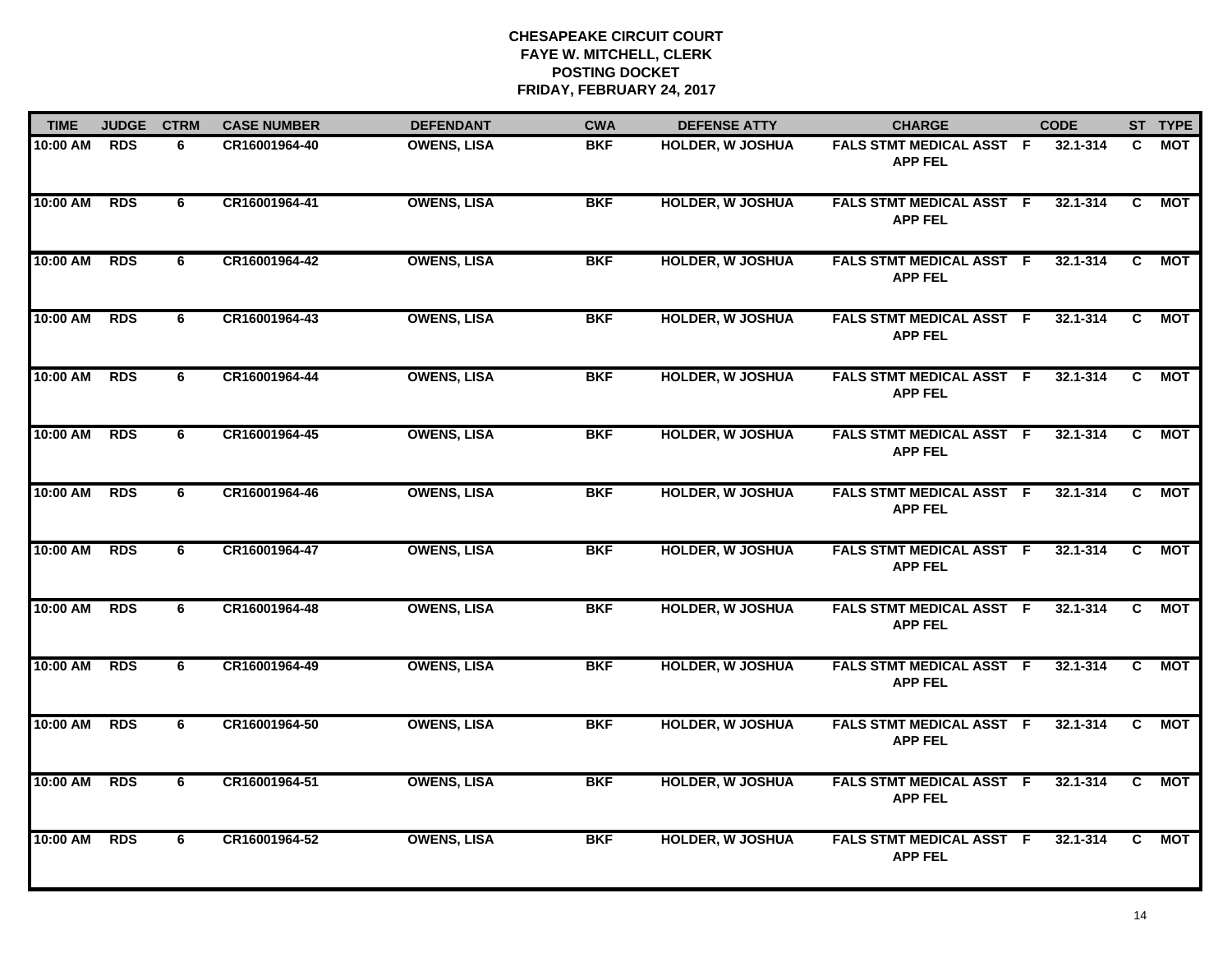| <b>TIME</b> | <b>JUDGE</b> | <b>CTRM</b> | <b>CASE NUMBER</b> | <b>DEFENDANT</b>   | <b>CWA</b> | <b>DEFENSE ATTY</b>     | <b>CHARGE</b>                                     | <b>CODE</b>  |                | ST TYPE    |
|-------------|--------------|-------------|--------------------|--------------------|------------|-------------------------|---------------------------------------------------|--------------|----------------|------------|
| 10:00 AM    | <b>RDS</b>   | 6           | CR16001964-53      | <b>OWENS, LISA</b> | <b>BKF</b> | HOLDER, W JOSHUA        | FALS STMT MEDICAL ASST F<br><b>APP FEL</b>        | 32.1-314     | C.             | MOT        |
| 10:00 AM    | <b>RDS</b>   | 6           | CR16001964-54      | <b>OWENS, LISA</b> | <b>BKF</b> | <b>HOLDER, W JOSHUA</b> | <b>FALS STMT MEDICAL ASST F</b><br><b>APP FEL</b> | 32.1-314     | C              | MOT        |
| 10:00 AM    | <b>RDS</b>   | 6           | CR16001964-55      | <b>OWENS, LISA</b> | <b>BKF</b> | <b>HOLDER, W JOSHUA</b> | <b>FALS STMT MEDICAL ASST F</b><br><b>APP FEL</b> | 32.1-314     | C              | MOT        |
| 10:00 AM    | <b>RDS</b>   | 6           | CR16001964-56      | <b>OWENS, LISA</b> | <b>BKF</b> | <b>HOLDER, W JOSHUA</b> | FALS STMT MEDICAL ASST F<br><b>APP FEL</b>        | 32.1-314     | C.             | <b>MOT</b> |
| 10:00 AM    | <b>RDS</b>   | 6           | CR16001964-57      | <b>OWENS, LISA</b> | <b>BKF</b> | <b>HOLDER, W JOSHUA</b> | FALS STMT MEDICAL ASST F<br><b>APP FEL</b>        | 32.1-314     | C.             | МОТ        |
| 10:00 AM    | <b>RDS</b>   | 6           | CR16001964-58      | <b>OWENS, LISA</b> | <b>BKF</b> | <b>HOLDER, W JOSHUA</b> | <b>FALS STMT MEDICAL ASST F</b><br><b>APP FEL</b> | 32.1-314     | C.             | <b>MOT</b> |
| 10:00 AM    | <b>RDS</b>   | 6           | CR16001964-59      | <b>OWENS, LISA</b> | <b>BKF</b> | <b>HOLDER, W JOSHUA</b> | <b>FALS STMT MEDICAL ASST F</b><br><b>APP FEL</b> | $32.1 - 314$ | $\overline{c}$ | <b>MOT</b> |
| 10:00 AM    | <b>RDS</b>   | 6           | CR16001964-60      | <b>OWENS, LISA</b> | <b>BKF</b> | <b>HOLDER, W JOSHUA</b> | <b>FALS STMT MEDICAL ASST F</b><br><b>APP FEL</b> | $32.1 - 314$ | C.             | <b>MOT</b> |
| 10:00 AM    | <b>RDS</b>   | 6           | CR16001964-61      | <b>OWENS, LISA</b> | <b>BKF</b> | <b>HOLDER, W JOSHUA</b> | <b>FALS STMT MEDICAL ASST F</b><br><b>APP FEL</b> | 32.1-314     | C.             | <b>MOT</b> |
| 10:00 AM    | <b>RDS</b>   | 6           | CR16001964-62      | <b>OWENS, LISA</b> | <b>BKF</b> | <b>HOLDER, W JOSHUA</b> | FALS STMT MEDICAL ASST F<br><b>APP FEL</b>        | 32.1-314     | C.             | MOT        |
| 10:00 AM    | <b>RDS</b>   | 6           | CR16001964-63      | <b>OWENS, LISA</b> | <b>BKF</b> | <b>HOLDER, W JOSHUA</b> | FALS STMT MEDICAL ASST F<br><b>APP FEL</b>        | $32.1 - 314$ | C.             | <b>MOT</b> |
| 10:00 AM    | <b>RDS</b>   | 6           | CR16001964-64      | <b>OWENS, LISA</b> | <b>BKF</b> | <b>HOLDER, W JOSHUA</b> | FALS STMT MEDICAL ASST F<br><b>APP FEL</b>        | $32.1 - 314$ | $\overline{c}$ | <b>MOT</b> |
| 10:00 AM    | <b>RDS</b>   | 6           | CR16001964-65      | <b>OWENS, LISA</b> | <b>BKF</b> | <b>HOLDER, W JOSHUA</b> | FALS STMT MEDICAL ASST F<br><b>APP FEL</b>        | 32.1-314     | C.             | <b>MOT</b> |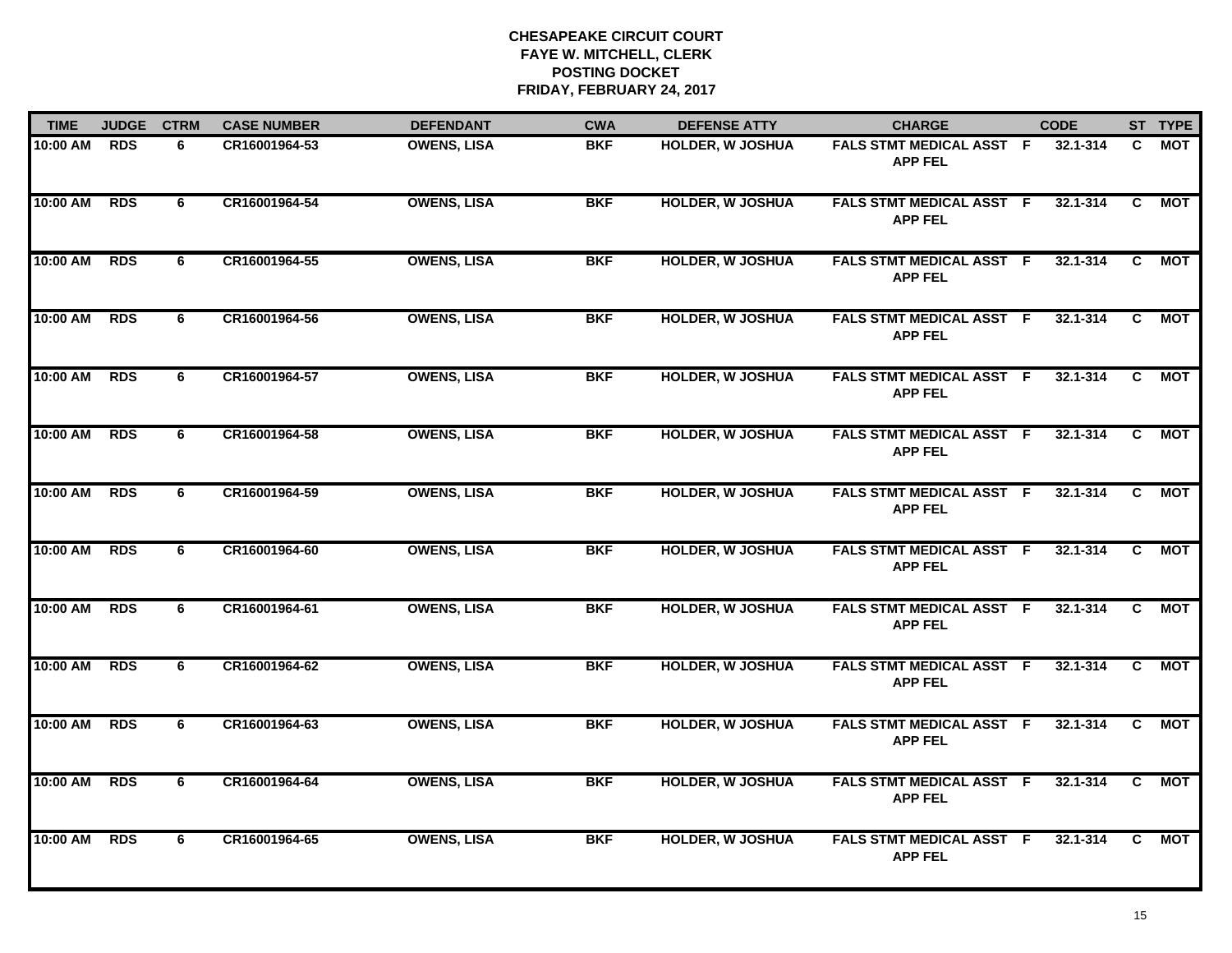| <b>TIME</b> | <b>JUDGE</b> | <b>CTRM</b> | <b>CASE NUMBER</b> | <b>DEFENDANT</b>   | <b>CWA</b> | <b>DEFENSE ATTY</b>     | <b>CHARGE</b>                                     | <b>CODE</b>  |                | ST TYPE    |
|-------------|--------------|-------------|--------------------|--------------------|------------|-------------------------|---------------------------------------------------|--------------|----------------|------------|
| 10:00 AM    | <b>RDS</b>   | 6           | CR16001964-66      | <b>OWENS, LISA</b> | <b>BKF</b> | HOLDER, W JOSHUA        | FALS STMT MEDICAL ASST F<br><b>APP FEL</b>        | 32.1-314     | C.             | MOT        |
| 10:00 AM    | <b>RDS</b>   | 6           | CR16001964-67      | <b>OWENS, LISA</b> | <b>BKF</b> | <b>HOLDER, W JOSHUA</b> | <b>FALS STMT MEDICAL ASST F</b><br><b>APP FEL</b> | 32.1-314     | C              | MOT        |
| 10:00 AM    | <b>RDS</b>   | 6           | CR16001964-68      | <b>OWENS, LISA</b> | <b>BKF</b> | <b>HOLDER, W JOSHUA</b> | <b>FALS STMT MEDICAL ASST F</b><br><b>APP FEL</b> | 32.1-314     | C              | MOT        |
| 10:00 AM    | <b>RDS</b>   | 6           | CR16001964-69      | <b>OWENS, LISA</b> | <b>BKF</b> | <b>HOLDER, W JOSHUA</b> | FALS STMT MEDICAL ASST F<br><b>APP FEL</b>        | 32.1-314     | C.             | <b>MOT</b> |
| 10:00 AM    | <b>RDS</b>   | 6           | CR16001964-70      | <b>OWENS, LISA</b> | <b>BKF</b> | <b>HOLDER, W JOSHUA</b> | FALS STMT MEDICAL ASST F<br><b>APP FEL</b>        | 32.1-314     | C.             | МОТ        |
| 10:00 AM    | <b>RDS</b>   | 6           | CR16001964-71      | <b>OWENS, LISA</b> | <b>BKF</b> | <b>HOLDER, W JOSHUA</b> | <b>FALS STMT MEDICAL ASST F</b><br><b>APP FEL</b> | 32.1-314     | C.             | <b>MOT</b> |
| 10:00 AM    | <b>RDS</b>   | 6           | CR16001964-72      | <b>OWENS, LISA</b> | <b>BKF</b> | <b>HOLDER, W JOSHUA</b> | <b>FALS STMT MEDICAL ASST F</b><br><b>APP FEL</b> | $32.1 - 314$ | $\overline{c}$ | <b>MOT</b> |
| 10:00 AM    | <b>RDS</b>   | 6           | CR16001964-73      | <b>OWENS, LISA</b> | <b>BKF</b> | <b>HOLDER, W JOSHUA</b> | <b>FALS STMT MEDICAL ASST F</b><br><b>APP FEL</b> | $32.1 - 314$ | C.             | <b>MOT</b> |
| 10:00 AM    | <b>RDS</b>   | 6           | CR16001964-74      | <b>OWENS, LISA</b> | <b>BKF</b> | <b>HOLDER, W JOSHUA</b> | <b>FALS STMT MEDICAL ASST F</b><br><b>APP FEL</b> | 32.1-314     | C.             | <b>MOT</b> |
| 10:00 AM    | <b>RDS</b>   | 6           | CR16001964-75      | <b>OWENS, LISA</b> | <b>BKF</b> | <b>HOLDER, W JOSHUA</b> | FALS STMT MEDICAL ASST F<br><b>APP FEL</b>        | 32.1-314     | C.             | MOT        |
| 10:00 AM    | <b>RDS</b>   | 6           | CR16001964-76      | <b>OWENS, LISA</b> | <b>BKF</b> | <b>HOLDER, W JOSHUA</b> | FALS STMT MEDICAL ASST F<br><b>APP FEL</b>        | $32.1 - 314$ | C.             | <b>MOT</b> |
| 10:00 AM    | <b>RDS</b>   | 6           | CR16001964-77      | <b>OWENS, LISA</b> | <b>BKF</b> | <b>HOLDER, W JOSHUA</b> | FALS STMT MEDICAL ASST F<br><b>APP FEL</b>        | $32.1 - 314$ | $\overline{c}$ | <b>MOT</b> |
| 10:00 AM    | <b>RDS</b>   | 6           | CR16001964-78      | <b>OWENS, LISA</b> | <b>BKF</b> | <b>HOLDER, W JOSHUA</b> | FALS STMT MEDICAL ASST F<br><b>APP FEL</b>        | 32.1-314     | C.             | <b>MOT</b> |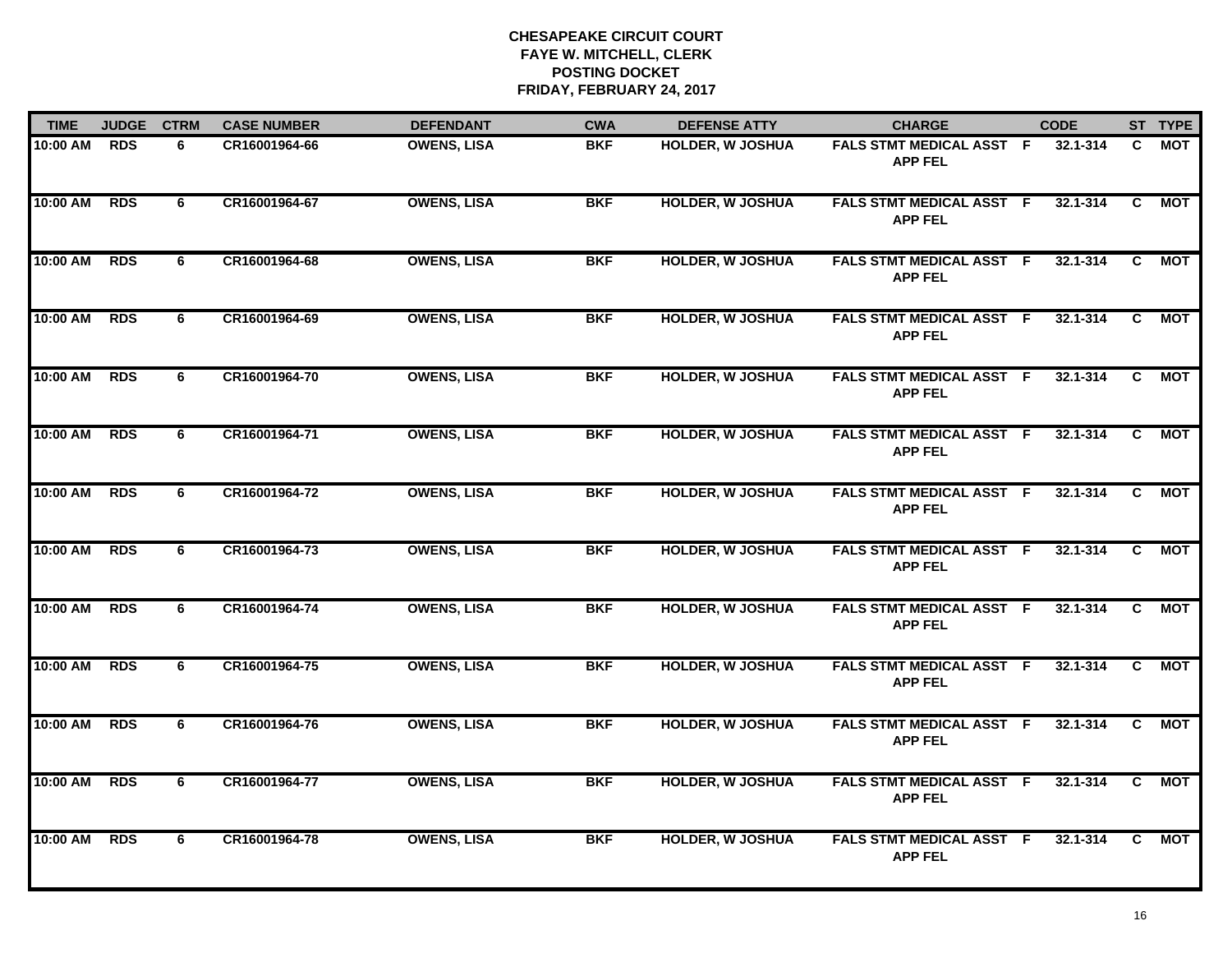| <b>TIME</b> | <b>JUDGE</b> | <b>CTRM</b> | <b>CASE NUMBER</b> | <b>DEFENDANT</b>   | <b>CWA</b> | <b>DEFENSE ATTY</b>     | <b>CHARGE</b>                                     | <b>CODE</b>  |                | ST TYPE    |
|-------------|--------------|-------------|--------------------|--------------------|------------|-------------------------|---------------------------------------------------|--------------|----------------|------------|
| 10:00 AM    | <b>RDS</b>   | 6           | CR16001964-79      | <b>OWENS, LISA</b> | <b>BKF</b> | HOLDER, W JOSHUA        | FALS STMT MEDICAL ASST F<br><b>APP FEL</b>        | 32.1-314     | C.             | MOT        |
| 10:00 AM    | <b>RDS</b>   | 6           | CR16001964-80      | <b>OWENS, LISA</b> | <b>BKF</b> | <b>HOLDER, W JOSHUA</b> | <b>FALS STMT MEDICAL ASST F</b><br><b>APP FEL</b> | 32.1-314     | C              | MOT        |
| 10:00 AM    | <b>RDS</b>   | 6           | CR16001964-81      | <b>OWENS, LISA</b> | <b>BKF</b> | <b>HOLDER, W JOSHUA</b> | <b>FALS STMT MEDICAL ASST F</b><br><b>APP FEL</b> | 32.1-314     | C              | MOT        |
| 10:00 AM    | <b>RDS</b>   | 6           | CR16001964-82      | <b>OWENS, LISA</b> | <b>BKF</b> | <b>HOLDER, W JOSHUA</b> | FALS STMT MEDICAL ASST F<br><b>APP FEL</b>        | 32.1-314     | C.             | <b>MOT</b> |
| 10:00 AM    | <b>RDS</b>   | 6           | CR16001964-83      | <b>OWENS, LISA</b> | <b>BKF</b> | <b>HOLDER, W JOSHUA</b> | FALS STMT MEDICAL ASST F<br><b>APP FEL</b>        | 32.1-314     | C.             | МОТ        |
| 10:00 AM    | <b>RDS</b>   | 6           | CR16001964-84      | <b>OWENS, LISA</b> | <b>BKF</b> | <b>HOLDER, W JOSHUA</b> | <b>FALS STMT MEDICAL ASST F</b><br><b>APP FEL</b> | 32.1-314     | C.             | <b>MOT</b> |
| 10:00 AM    | <b>RDS</b>   | 6           | CR16001964-85      | <b>OWENS, LISA</b> | <b>BKF</b> | <b>HOLDER, W JOSHUA</b> | <b>FALS STMT MEDICAL ASST F</b><br><b>APP FEL</b> | $32.1 - 314$ | $\overline{c}$ | <b>MOT</b> |
| 10:00 AM    | <b>RDS</b>   | 6           | CR16001964-86      | <b>OWENS, LISA</b> | <b>BKF</b> | <b>HOLDER, W JOSHUA</b> | <b>FALS STMT MEDICAL ASST F</b><br><b>APP FEL</b> | $32.1 - 314$ | C.             | <b>MOT</b> |
| 10:00 AM    | <b>RDS</b>   | 6           | CR16001964-87      | <b>OWENS, LISA</b> | <b>BKF</b> | <b>HOLDER, W JOSHUA</b> | <b>FALS STMT MEDICAL ASST F</b><br><b>APP FEL</b> | 32.1-314     | C.             | <b>MOT</b> |
| 10:00 AM    | <b>RDS</b>   | 6           | CR16001964-88      | <b>OWENS, LISA</b> | <b>BKF</b> | <b>HOLDER, W JOSHUA</b> | FALS STMT MEDICAL ASST F<br><b>APP FEL</b>        | 32.1-314     | C.             | MOT        |
| 10:00 AM    | <b>RDS</b>   | 6           | CR16001964-89      | <b>OWENS, LISA</b> | <b>BKF</b> | <b>HOLDER, W JOSHUA</b> | FALS STMT MEDICAL ASST F<br><b>APP FEL</b>        | $32.1 - 314$ | C.             | <b>MOT</b> |
| 10:00 AM    | <b>RDS</b>   | 6           | CR16001964-90      | <b>OWENS, LISA</b> | <b>BKF</b> | <b>HOLDER, W JOSHUA</b> | FALS STMT MEDICAL ASST F<br><b>APP FEL</b>        | $32.1 - 314$ | $\overline{c}$ | <b>MOT</b> |
| 10:00 AM    | <b>RDS</b>   | 6           | CR16001964-91      | <b>OWENS, LISA</b> | <b>BKF</b> | <b>HOLDER, W JOSHUA</b> | FALS STMT MEDICAL ASST F<br><b>APP FEL</b>        | 32.1-314     | C.             | <b>MOT</b> |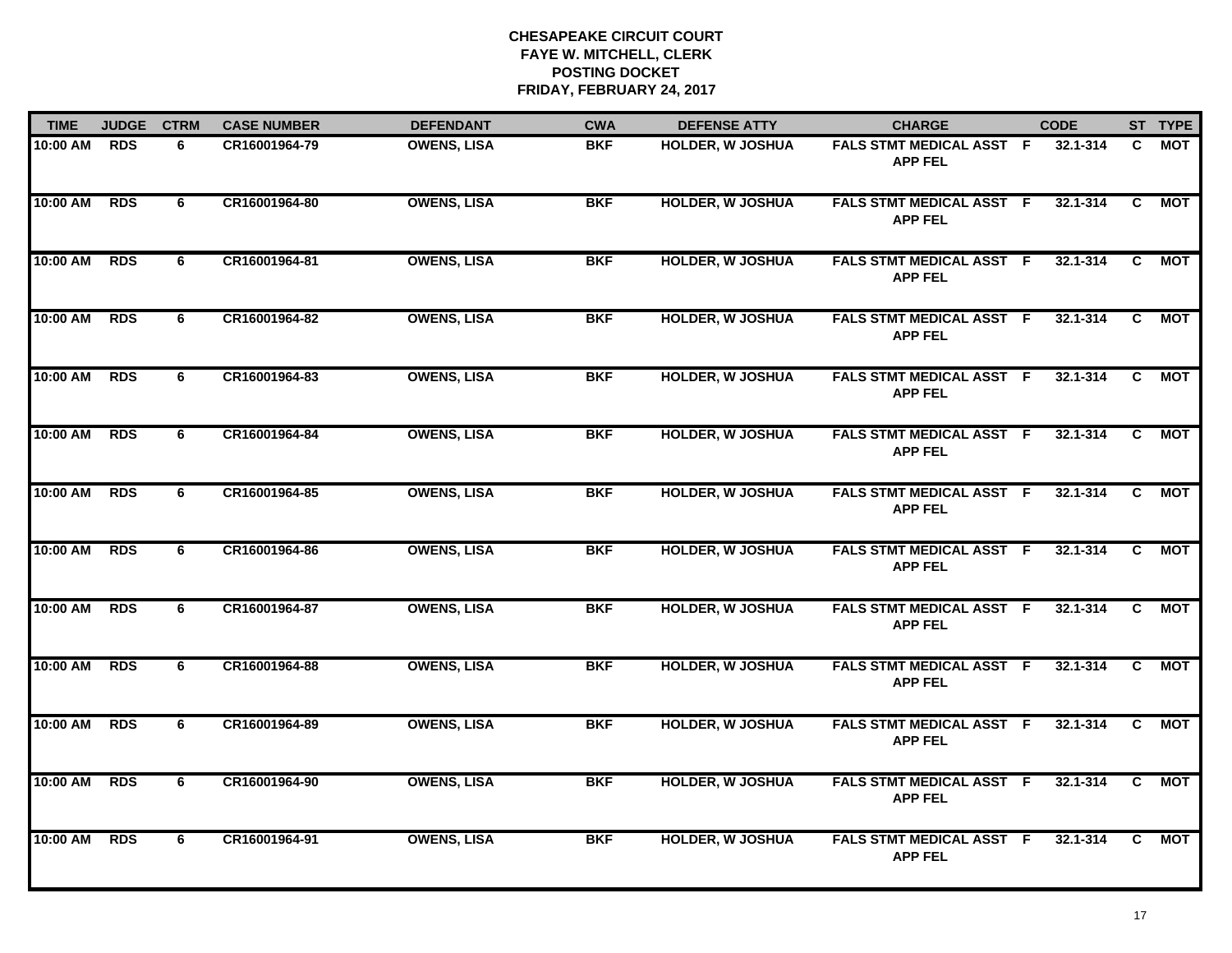| <b>TIME</b> | <b>JUDGE</b> | <b>CTRM</b> | <b>CASE NUMBER</b> | <b>DEFENDANT</b>   | <b>CWA</b> | <b>DEFENSE ATTY</b>     | <b>CHARGE</b>                                     | <b>CODE</b>  |                | ST TYPE    |
|-------------|--------------|-------------|--------------------|--------------------|------------|-------------------------|---------------------------------------------------|--------------|----------------|------------|
| 10:00 AM    | <b>RDS</b>   | 6           | CR16001964-92      | <b>OWENS, LISA</b> | <b>BKF</b> | HOLDER, W JOSHUA        | FALS STMT MEDICAL ASST F<br><b>APP FEL</b>        | 32.1-314     | C.             | MOT        |
| 10:00 AM    | <b>RDS</b>   | 6           | CR16001964-93      | <b>OWENS, LISA</b> | <b>BKF</b> | <b>HOLDER, W JOSHUA</b> | <b>FALS STMT MEDICAL ASST F</b><br><b>APP FEL</b> | 32.1-314     | C              | MOT        |
| 10:00 AM    | <b>RDS</b>   | 6           | CR16001964-94      | <b>OWENS, LISA</b> | <b>BKF</b> | <b>HOLDER, W JOSHUA</b> | <b>FALS STMT MEDICAL ASST F</b><br><b>APP FEL</b> | 32.1-314     | C              | MOT        |
| 10:00 AM    | <b>RDS</b>   | 6           | CR16001964-95      | <b>OWENS, LISA</b> | <b>BKF</b> | <b>HOLDER, W JOSHUA</b> | FRAUD MED ASSTNC/FALSE F<br><b>STMNT</b>          | 32.1-314     | C.             | <b>MOT</b> |
| 10:00 AM    | <b>RDS</b>   | 6           | CR16001964-96      | <b>OWENS, LISA</b> | <b>BKF</b> | <b>HOLDER, W JOSHUA</b> | FALS STMT MEDICAL ASST F<br><b>APPLCTN</b>        | 32.1-314     | C.             | МОТ        |
| 10:00 AM    | <b>RDS</b>   | 6           | CR16001964-97      | <b>OWENS, LISA</b> | <b>BKF</b> | <b>HOLDER, W JOSHUA</b> | FALS STMT MEDICAL ASST F<br><b>APPLCTN</b>        | 32.1-314     | C.             | <b>MOT</b> |
| 10:00 AM    | <b>RDS</b>   | 6           | CR16001964-98      | <b>OWENS, LISA</b> | <b>BKF</b> | <b>HOLDER, W JOSHUA</b> | <b>FALS STMT MEDICAL ASST F</b><br><b>APPLCTN</b> | $32.1 - 314$ | $\overline{c}$ | <b>MOT</b> |
| 10:00 AM    | <b>RDS</b>   | 6           | CR16001964-99      | <b>OWENS, LISA</b> | <b>BKF</b> | <b>HOLDER, W JOSHUA</b> | <b>FALS STMT MEDICAL ASST F</b><br><b>APPLCTN</b> | $32.1 - 314$ | C              | <b>MOT</b> |
| 10:00 AM    | <b>RDS</b>   | 6           | CR16019641-00      | <b>OWENS, LISA</b> | <b>BKF</b> | <b>HOLDER, W JOSHUA</b> | FALS STMT MEDICAL ASST F<br><b>APP FEL</b>        | 32.1-314     | C.             | <b>MOT</b> |
| 10:00 AM    | <b>RDS</b>   | 6           | CR16019641-01      | <b>OWENS, LISA</b> | <b>BKF</b> | <b>HOLDER, W JOSHUA</b> | FALS STMT MEDICAL ASST F<br><b>APP FEL</b>        | 32.1-314     | C.             | MOT        |
| 10:00 AM    | <b>RDS</b>   | 6           | CR16019641-02      | <b>OWENS, LISA</b> | <b>BKF</b> | <b>HOLDER, W JOSHUA</b> | FALS STMT MEDICAL ASST F<br><b>APPLCTN</b>        | $32.1 - 314$ | C.             | <b>MOT</b> |
| 10:00 AM    | <b>RDS</b>   | 6           | CR16019641-03      | <b>OWENS, LISA</b> | <b>BKF</b> | <b>HOLDER, W JOSHUA</b> | FALS STMT MEDICAL ASST F<br><b>APPLCTN</b>        | $32.1 - 314$ | $\overline{c}$ | <b>MOT</b> |
| 10:00 AM    | <b>RDS</b>   | 6           | CR16019641-04      | <b>OWENS, LISA</b> | <b>BKF</b> | <b>HOLDER, W JOSHUA</b> | FALS STMT MEDICAL ASST F<br><b>APPLCTN</b>        | 32.1-314     | C.             | <b>MOT</b> |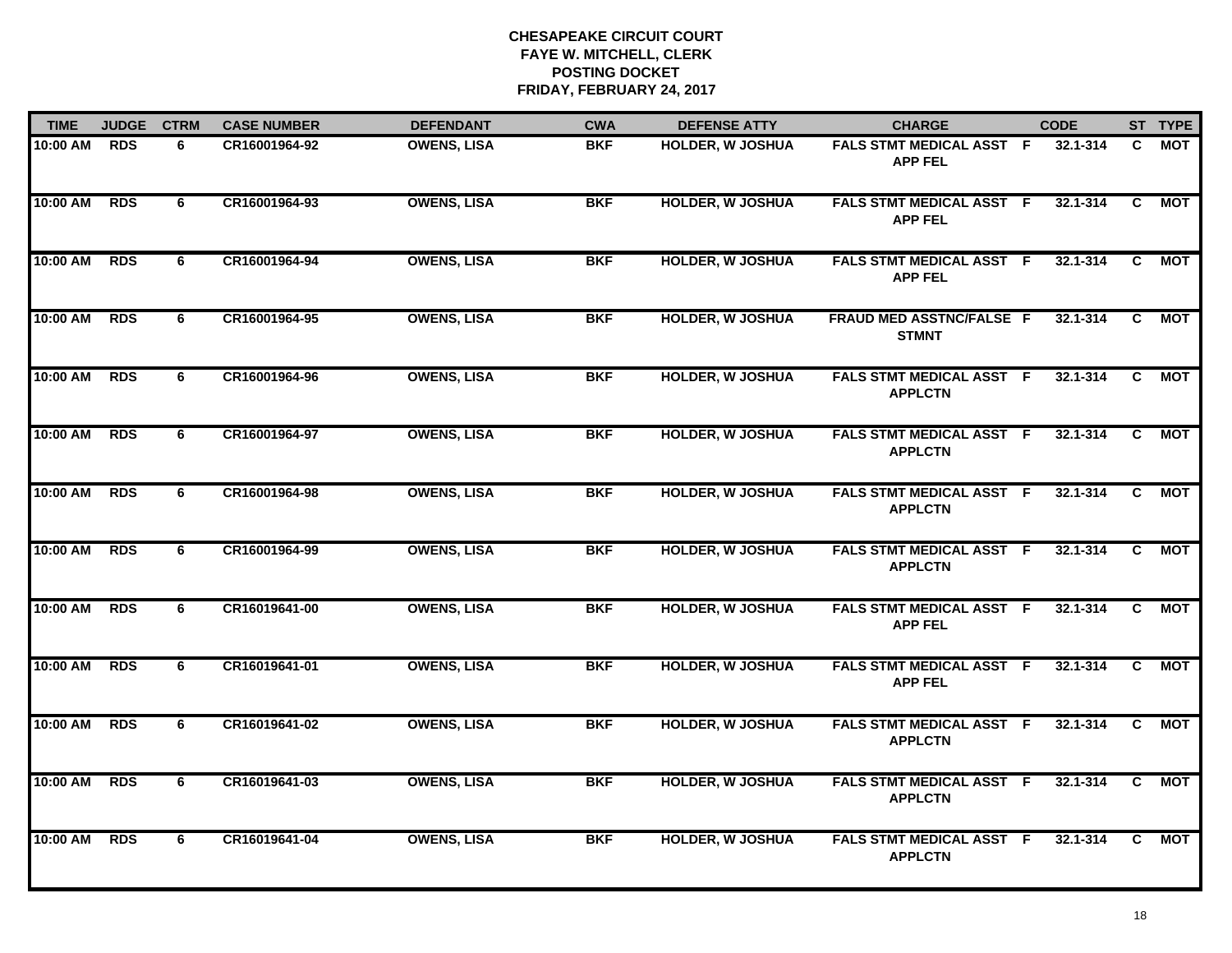| <b>TIME</b> | <b>JUDGE</b> | <b>CTRM</b>    | <b>CASE NUMBER</b> | <b>DEFENDANT</b>   | <b>CWA</b> | <b>DEFENSE ATTY</b>     | <b>CHARGE</b>                                     | <b>CODE</b>  |                | ST TYPE    |
|-------------|--------------|----------------|--------------------|--------------------|------------|-------------------------|---------------------------------------------------|--------------|----------------|------------|
| 10:00 AM    | <b>RDS</b>   | 6              | CR16019641-05      | <b>OWENS, LISA</b> | <b>BKF</b> | <b>HOLDER, W JOSHUA</b> | <b>FALS STMT MEDICAL ASST F</b><br><b>APPLCTN</b> | 32.1-314     | C.             | MOT        |
| 10:00 AM    | <b>RDS</b>   | 6              | CR16019641-06      | <b>OWENS, LISA</b> | <b>BKF</b> | <b>HOLDER, W JOSHUA</b> | <b>FALS STMT MEDICAL ASST F</b><br><b>APPLCTN</b> | $32.1 - 314$ | C              | <b>MOT</b> |
| 10:00 AM    | <b>RDS</b>   | 6              | CR16019641-07      | <b>OWENS, LISA</b> | <b>BKF</b> | <b>HOLDER, W JOSHUA</b> | FALS STMT MEDICAL ASST F<br><b>APPLCTN</b>        | 32.1-314     | $\overline{c}$ | <b>MOT</b> |
| 10:00 AM    | <b>RDS</b>   | 6              | CR16019641-08      | <b>OWENS, LISA</b> | <b>BKF</b> | <b>HOLDER, W JOSHUA</b> | <b>FALS STMT MEDICAL ASST F</b><br><b>APPLCTN</b> | 32.1-314     | C              | МОТ        |
| 10:00 AM    | <b>RDS</b>   | 6              | CR16019641-09      | <b>OWENS, LISA</b> | <b>BKF</b> | <b>HOLDER, W JOSHUA</b> | <b>FALS STMT MEDICAL ASST F</b><br><b>APPLCTN</b> | 32.1-314     | C              | MOT        |
| 10:00 AM    | <b>RDS</b>   | 6              | CR16019641-10      | <b>OWENS, LISA</b> | <b>BKF</b> | <b>HOLDER, W JOSHUA</b> | <b>FALS STMT MEDICAL ASST F</b><br><b>APP FEL</b> | 32.1-314     | C.             | <b>MOT</b> |
| 10:00 AM    | <b>RDS</b>   | 6              | CR16019641-11      | <b>OWENS, LISA</b> | <b>BKF</b> | <b>HOLDER, W JOSHUA</b> | FALS STMT MEDICAL ASST F<br><b>APPLCTN</b>        | 32.1-314     | C              | MOT        |
| 10:00 AM    | <b>RDS</b>   | 6              | CR16019641-12      | <b>OWENS, LISA</b> | <b>BKF</b> | <b>HOLDER, W JOSHUA</b> | <b>FALS STMT MEDICAL ASST F</b><br><b>APPLCTN</b> | 32.1-314     | $\overline{c}$ | <b>MOT</b> |
| 10:00 AM    | <b>RDS</b>   | 6              | CR16019641-13      | <b>OWENS, LISA</b> | <b>BKF</b> | <b>HOLDER, W JOSHUA</b> | FALS STMT MEDICAL ASST F<br><b>APPLCTN</b>        | 32.1-314     | C.             | MOT        |
| 10:00 AM    | <b>RDS</b>   | 6              | CR16019641-14      | <b>OWENS, LISA</b> | <b>BKF</b> | <b>HOLDER, W JOSHUA</b> | FALS STMT MEDICAL ASST F<br><b>APPLCTN</b>        | 32.1-314     | C.             | MOT        |
| 10:00 AM    | <b>RDS</b>   | 6              | CR16019641-15      | <b>OWENS, LISA</b> | <b>BKF</b> | <b>HOLDER, W JOSHUA</b> | FALS STMT MEDICAL ASST F<br><b>APPLCTN</b>        | 32.1-314     | C              | <b>MOT</b> |
| 10:00 AM    | <b>RDS</b>   | $\overline{6}$ | CR16019641-16      | <b>OWENS, LISA</b> | <b>BKF</b> | <b>HOLDER, W JOSHUA</b> | FALS STMT MEDICAL ASST F<br><b>APPLCTN</b>        | 32.1-314     | $\overline{c}$ | <b>MOT</b> |
| 10:00 AM    | <b>RDS</b>   | 6              | CR16019641-17      | <b>OWENS, LISA</b> | <b>BKF</b> | <b>HOLDER, W JOSHUA</b> | <b>FALS STMT MEDICAL ASST F</b><br><b>APPLCTN</b> | $32.1 - 314$ | C.             | <b>MOT</b> |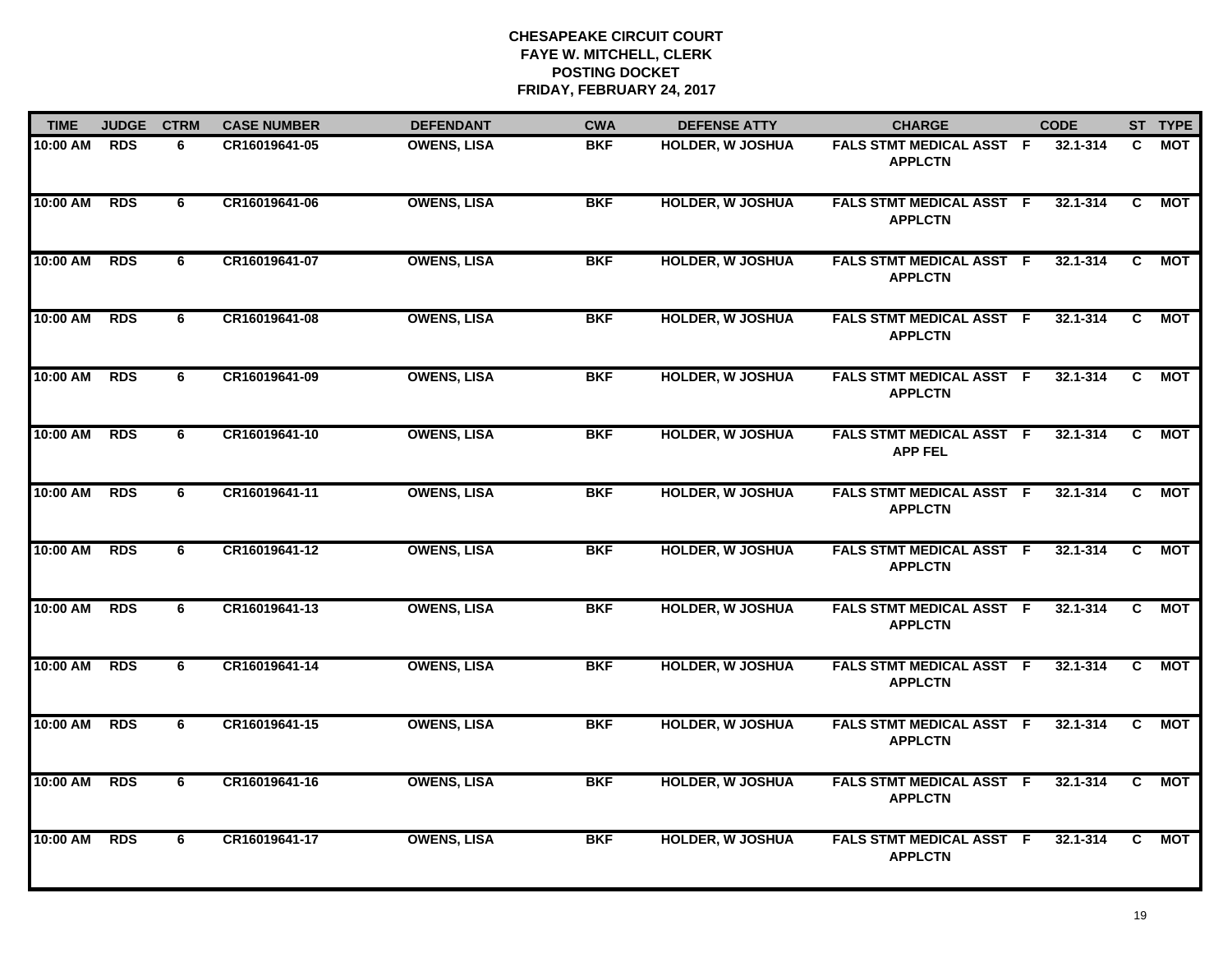| <b>TIME</b> | <b>JUDGE</b> | <b>CTRM</b> | <b>CASE NUMBER</b> | <b>DEFENDANT</b>   | <b>CWA</b> | <b>DEFENSE ATTY</b>     | <b>CHARGE</b>                                     | <b>CODE</b>  |                | ST TYPE    |
|-------------|--------------|-------------|--------------------|--------------------|------------|-------------------------|---------------------------------------------------|--------------|----------------|------------|
| 10:00 AM    | <b>RDS</b>   | 6           | CR16019641-18      | <b>OWENS, LISA</b> | <b>BKF</b> | <b>HOLDER, W JOSHUA</b> | <b>FALS STMT MEDICAL ASST F</b><br><b>APPLCTN</b> | 32.1-314     | C.             | MOT        |
| 10:00 AM    | <b>RDS</b>   | 6           | CR16019641-19      | <b>OWENS, LISA</b> | <b>BKF</b> | <b>HOLDER, W JOSHUA</b> | <b>FALS STMT MEDICAL ASST F</b><br><b>APPLCTN</b> | 32.1-314     | C              | MOT        |
| 10:00 AM    | <b>RDS</b>   | 6           | CR16019641-20      | <b>OWENS, LISA</b> | <b>BKF</b> | <b>HOLDER, W JOSHUA</b> | <b>FALS STMT MEDICAL ASST F</b><br><b>APPLCTN</b> | 32.1-314     | C.             | MOT        |
| 10:00 AM    | <b>RDS</b>   | 6           | CR16019641-21      | <b>OWENS, LISA</b> | <b>BKF</b> | <b>HOLDER, W JOSHUA</b> | FALS STMT MEDICAL ASST F<br><b>APP FEL</b>        | 32.1-314     | C.             | <b>MOT</b> |
| 10:00 AM    | <b>RDS</b>   | 6           | CR16019641-22      | <b>OWENS, LISA</b> | <b>BKF</b> | <b>HOLDER, W JOSHUA</b> | FALS STMT MEDICAL ASST F<br><b>APPLCTN</b>        | 32.1-314     | C.             | MOT        |
| 10:00 AM    | <b>RDS</b>   | 6           | CR16019641-23      | <b>OWENS, LISA</b> | <b>BKF</b> | <b>HOLDER, W JOSHUA</b> | <b>FALS STMT MEDICAL ASST F</b><br><b>APPLCTN</b> | 32.1-314     | C.             | <b>MOT</b> |
| 10:00 AM    | <b>RDS</b>   | 6           | CR16019641-24      | <b>OWENS, LISA</b> | <b>BKF</b> | <b>HOLDER, W JOSHUA</b> | <b>FALS STMT MEDICAL ASST F</b><br><b>APPCTN</b>  | $32.1 - 314$ | $\overline{c}$ | <b>MOT</b> |
| 10:00 AM    | <b>RDS</b>   | 6           | CR16019641-25      | <b>OWENS, LISA</b> | <b>BKF</b> | <b>HOLDER, W JOSHUA</b> | <b>FALS STMT MEDICAL ASST F</b><br><b>APPLCTN</b> | $32.1 - 314$ | C.             | <b>MOT</b> |
| 10:00 AM    | <b>RDS</b>   | 6           | CR16019641-26      | <b>OWENS, LISA</b> | <b>BKF</b> | <b>HOLDER, W JOSHUA</b> | <b>FALS STMT MEDICAL ASST F</b><br><b>APPLCTN</b> | 32.1-314     | C              | <b>MOT</b> |
| 10:00 AM    | <b>RDS</b>   | 6           | CR16019641-27      | <b>OWENS, LISA</b> | <b>BKF</b> | <b>HOLDER, W JOSHUA</b> | <b>FALS STMT MEDICAL ASST F</b><br><b>APPLCTN</b> | 32.1-314     | $\mathbf{C}$   | <b>MOT</b> |
| 10:00 AM    | <b>RDS</b>   | 6           | CR16019641-28      | <b>OWENS, LISA</b> | <b>BKF</b> | <b>HOLDER, W JOSHUA</b> | <b>FALS STMT MEDICAL ASST F</b><br><b>APPLCTN</b> | $32.1 - 314$ | C.             | <b>MOT</b> |
| 10:00 AM    | <b>RDS</b>   | 6           | CR16019641-29      | <b>OWENS, LISA</b> | <b>BKF</b> | <b>HOLDER, W JOSHUA</b> | FALS STMT MEDICAL ASST F<br><b>APPLCTN</b>        | $32.1 - 314$ | $\overline{c}$ | <b>MOT</b> |
| 10:00 AM    | <b>RDS</b>   | 6           | CR16019641-30      | <b>OWENS, LISA</b> | <b>BKF</b> | <b>HOLDER, W JOSHUA</b> | FALS STMT MEDICAL ASST F<br><b>APPLCTN</b>        | 32.1-314     | C.             | <b>MOT</b> |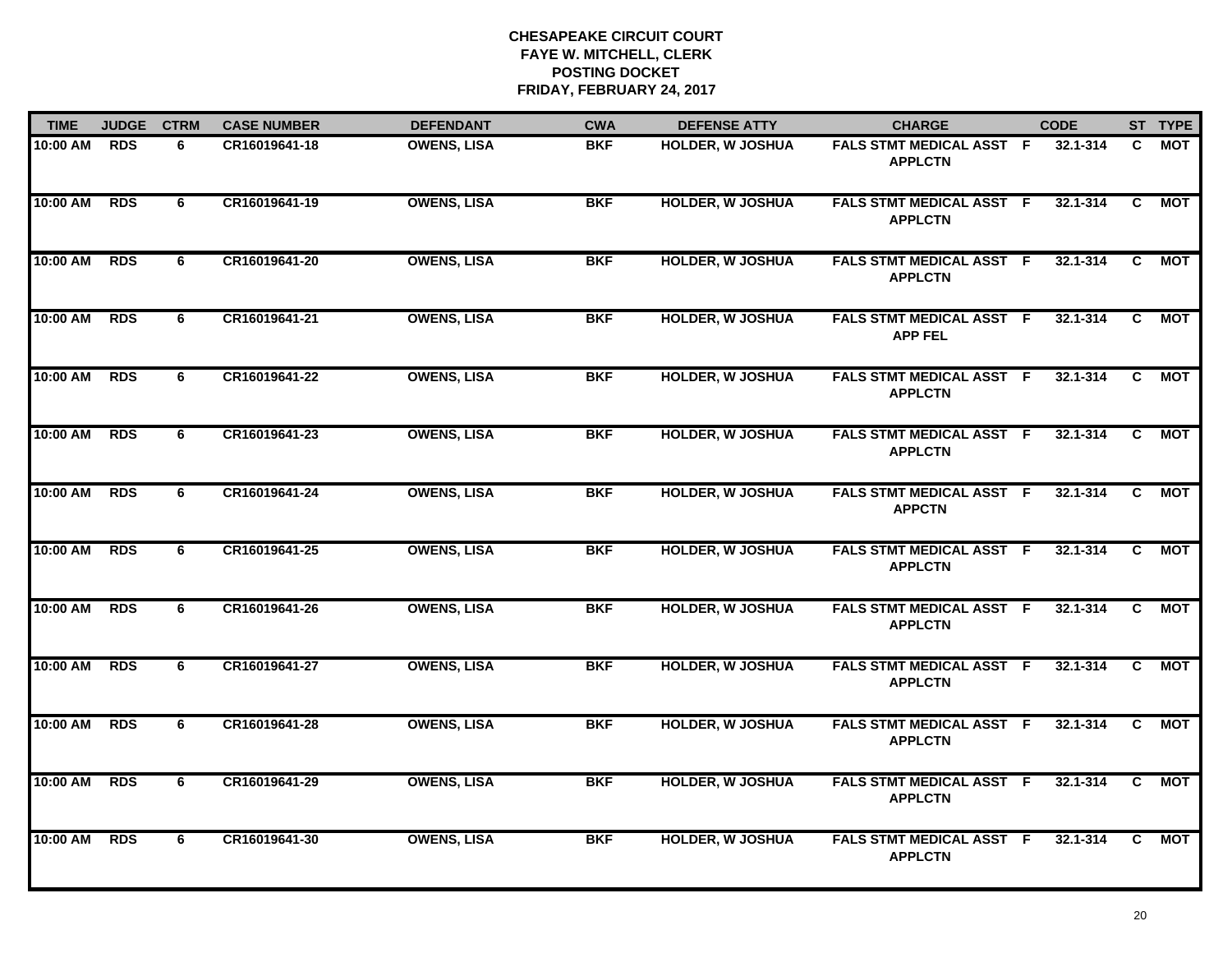| <b>TIME</b> | <b>JUDGE</b> | <b>CTRM</b> | <b>CASE NUMBER</b> | <b>DEFENDANT</b>                 | <b>CWA</b> | <b>DEFENSE ATTY</b>       | <b>CHARGE</b>                                  |    | <b>CODE</b>    |                | ST TYPE       |
|-------------|--------------|-------------|--------------------|----------------------------------|------------|---------------------------|------------------------------------------------|----|----------------|----------------|---------------|
| 10:00 AM    | <b>RDS</b>   | 6           | CR16019641-31      | <b>OWENS, LISA</b>               | <b>BKF</b> | <b>HOLDER, W JOSHUA</b>   | FALS STMT MEDICAL ASST F<br><b>APPLCTN</b>     |    | 32.1-314       | C.             | <b>MOT</b>    |
| 10:00 AM    | <b>RDS</b>   | 6           | CR16019641-32      | <b>OWENS, LISA</b>               | <b>BKF</b> | <b>HOLDER, W JOSHUA</b>   | FALS STMT MEDICAL ASST F<br><b>APPLCTN</b>     |    | 32.1-314       | C              | <b>MOT</b>    |
| 10:00 AM    | <b>RDS</b>   | 6           | CR16019641-33      | <b>OWENS, LISA</b>               | <b>BKF</b> | <b>HOLDER, W JOSHUA</b>   | FALS STMT MEDICAL ASST F<br><b>APPLCTN</b>     |    | $32.1 - 314$   | C.             | <b>MOT</b>    |
| 10:00 AM    | <b>RDS</b>   | 6           | CR16001801-00      | PEIRCE, WENDIE LYNN              | <b>SNS</b> | NICHOLAS, LESLEE          | <b>ABUSE CHILD, DISREGARD F</b><br><b>LIFE</b> |    | 18.2-371.1     | $\overline{c}$ | <b>MOT</b>    |
| 10:00 AM    | <b>RDS</b>   | 6           | CR16001801-01      | PEIRCE, WENDIE LYNN              | <b>SNS</b> | <b>NICHOLAS, LESLEE</b>   | <b>ATTEMPT-MALICIOUS</b><br><b>WOUNDING</b>    | F. | $18.2 - 51$    | $\overline{c}$ | <b>MOT</b>    |
| 10:00 AM    | <b>RDS</b>   | 6           | CR16001801-02      | PEIRCE, WENDIE LYNN              | <b>SNS</b> | <b>NICHOLAS, LESLEE</b>   | ATT-BURGLARY NIGHT TO F<br><b>COMM FEL</b>     |    | 18.2-89        | C.             | <b>MOT</b>    |
| 10:00 AM    | <b>RDS</b>   | 6           | CR16001801-03      | PEIRCE, WENDIE LYNN              | <b>SNS</b> | NICHOLAS, LESLIE          | <b>RECKLESS DRIVING</b>                        |    | M A.46.2-852 C |                | <b>MOT</b>    |
| 10:00 AM    | <b>RDS</b>   | 6           | CR16000544-00      | <b>PRICE, BRIAN MICHAEL</b>      | <b>ABD</b> | <b>PASS, STEPHANIE</b>    | <b>MALICIOUS WOUNDING</b>                      | F  | $18.2 - 51$    |                | <b>B</b> PLEA |
| 10:00 AM    | <b>RDS</b>   | 6           | CR16000926-02      | <b>PRINCE, MARVIN D; JR</b>      | <b>MLK</b> | Taliaferro, WILLIAM L; JR | <b>DEFECTIVE EQUIPMENT</b><br><b>GENERALLY</b> |    | 46.2-1003      |                | S TRYL        |
| 10:00 AM    | <b>RDS</b>   | 6           | CR16000926-00      | PRINCE, MARVIN DENNIS; JR        | <b>MLK</b> | Taliaferro, WILLIAM L; JR | POSS MARIJUANA 1ST OFF M 18.2-250.1            |    |                |                | <b>B</b> TRYL |
| 10:00 AM    | <b>RDS</b>   | 6           | CR16000926-01      | PRINCE, MARVIN DENNIS; JR        | <b>MLK</b> | Taliaferro, WILLIAM L; JR | <b>POSS COCAINE</b>                            | F. | 18.2-250       |                | <b>B</b> TRYL |
| 10:00 AM    | <b>RDS</b>   | 6           | CR16002210-00      | <b>SMITH, MICHAEL DEWITT; JR</b> | <b>SNS</b> | <b>BOSLEY, CORIE</b>      | <b>ANIMAL CRUELTY</b>                          | М  | 3.2-6570       |                | <b>B</b> TRYL |